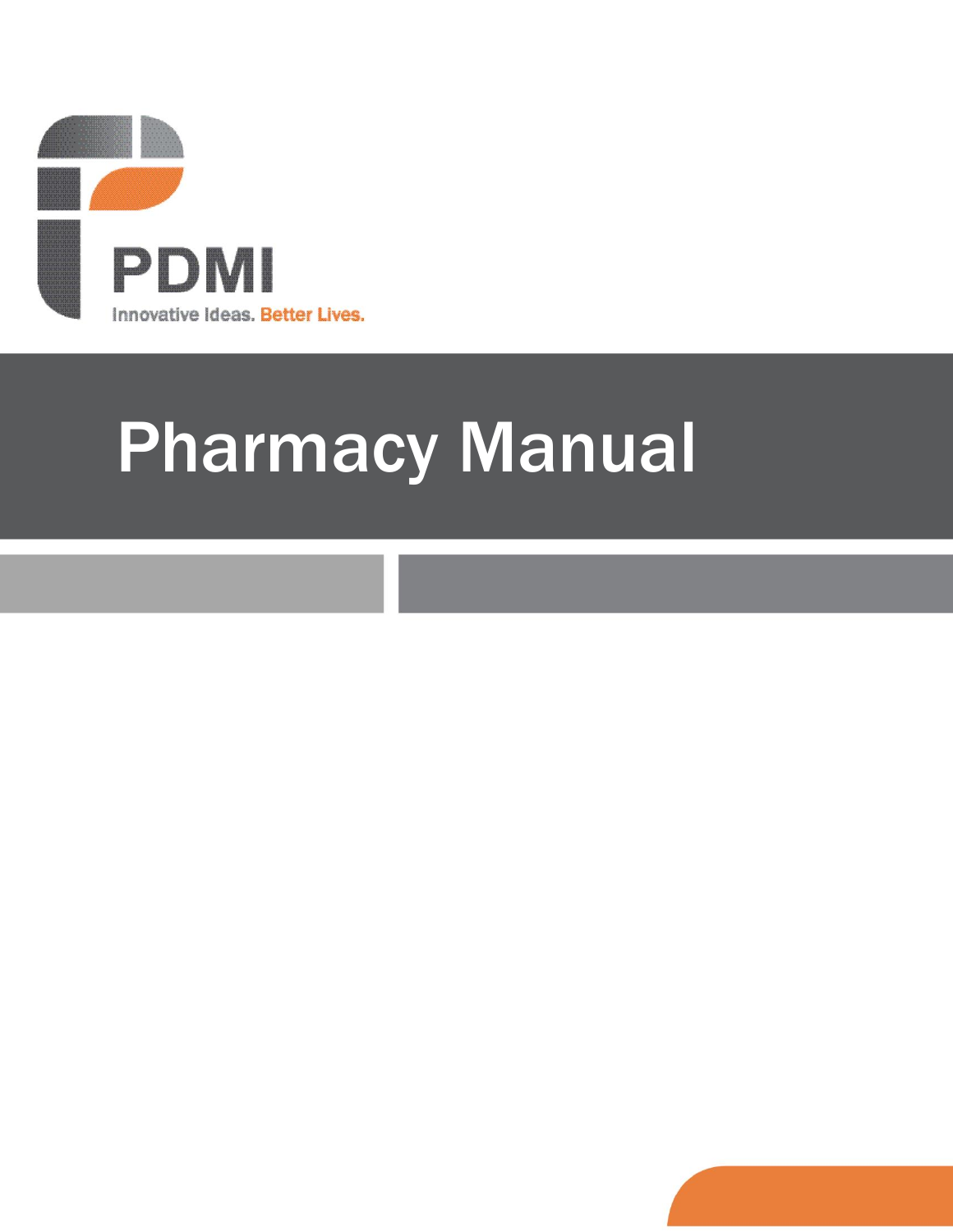$\blacksquare$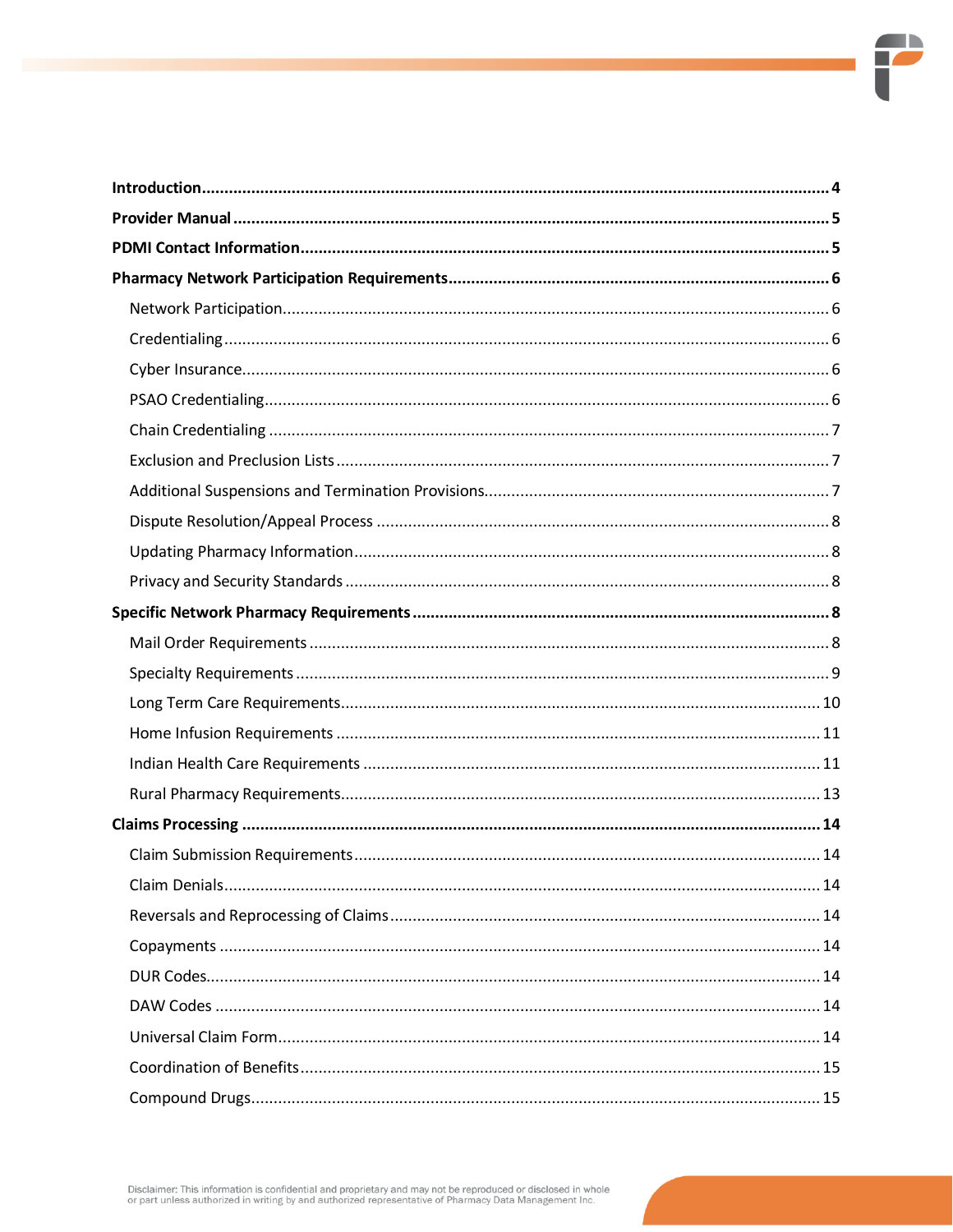$\blacksquare$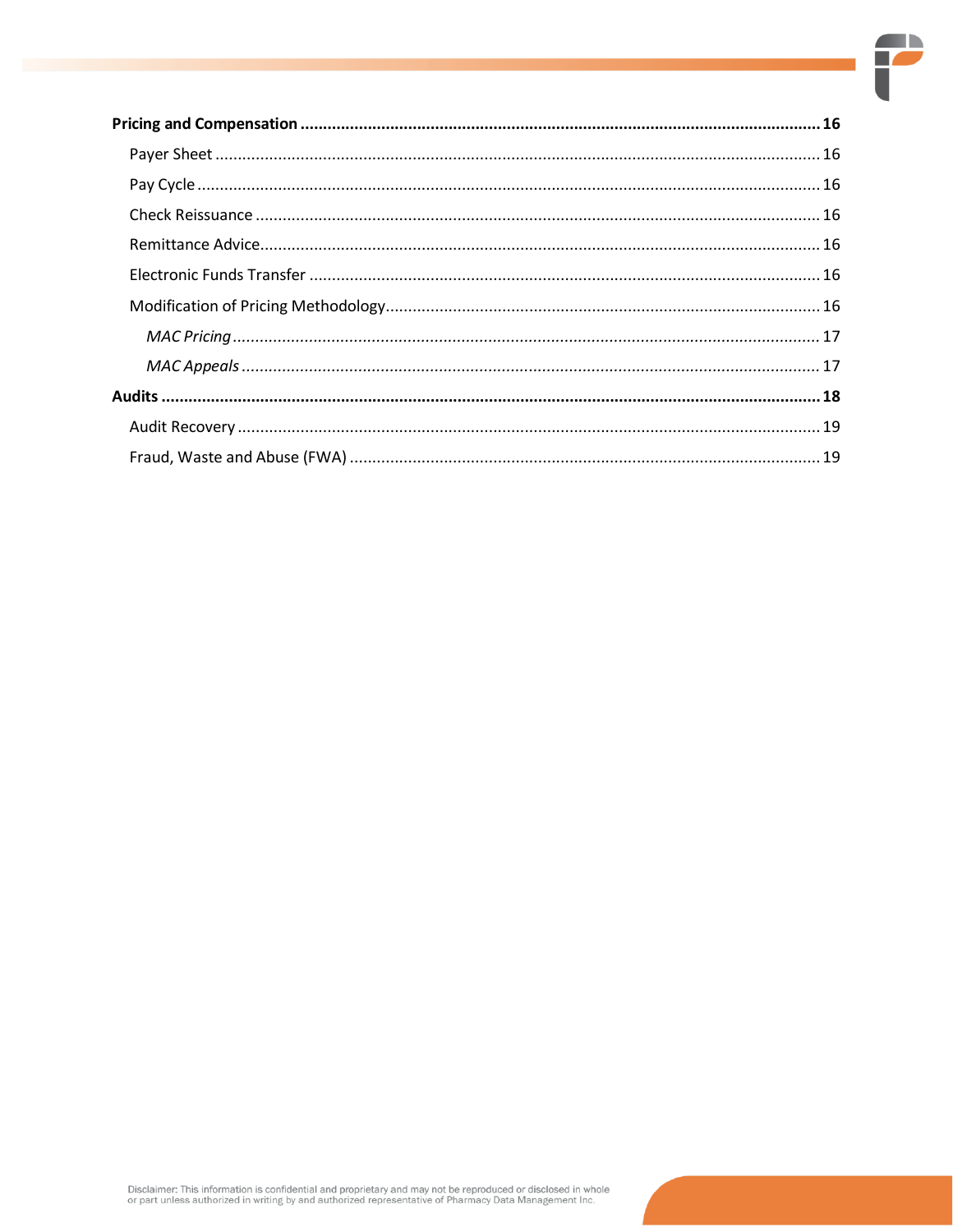#### <span id="page-3-0"></span>**Introduction**

Pharmacy Data Management, Inc. (PDMI), founded in Poland, Ohio, in 1984, provides technology and specialized industry solutions for managing health through prescription drug programs for national and regional health plans, Pharmacy Benefit Managers (PBMs), hospice organizations, 340B and drug manufacturer assistance programs, as well as various healthcare-related industries.

We have a long-standing reputation for offering responsive, compassionate, and consistent customer service since 1984. Beyond that, our IT solutions, expertise in the pharmacy industry and our 340B program administration is what sets us apart from others in the industry.

PDMI offers a suite of flexible, scalable solutions to help our client meet their business objectives, including those for:

- Patient Assistance Programs
- Discount Card Programs
- Commercial Health Plans
- Hospice and Long-Term Care Services
- Patient Support Programs & Administrators

Our proprietary systems offer our clients the ability to tailor each solution to their needs.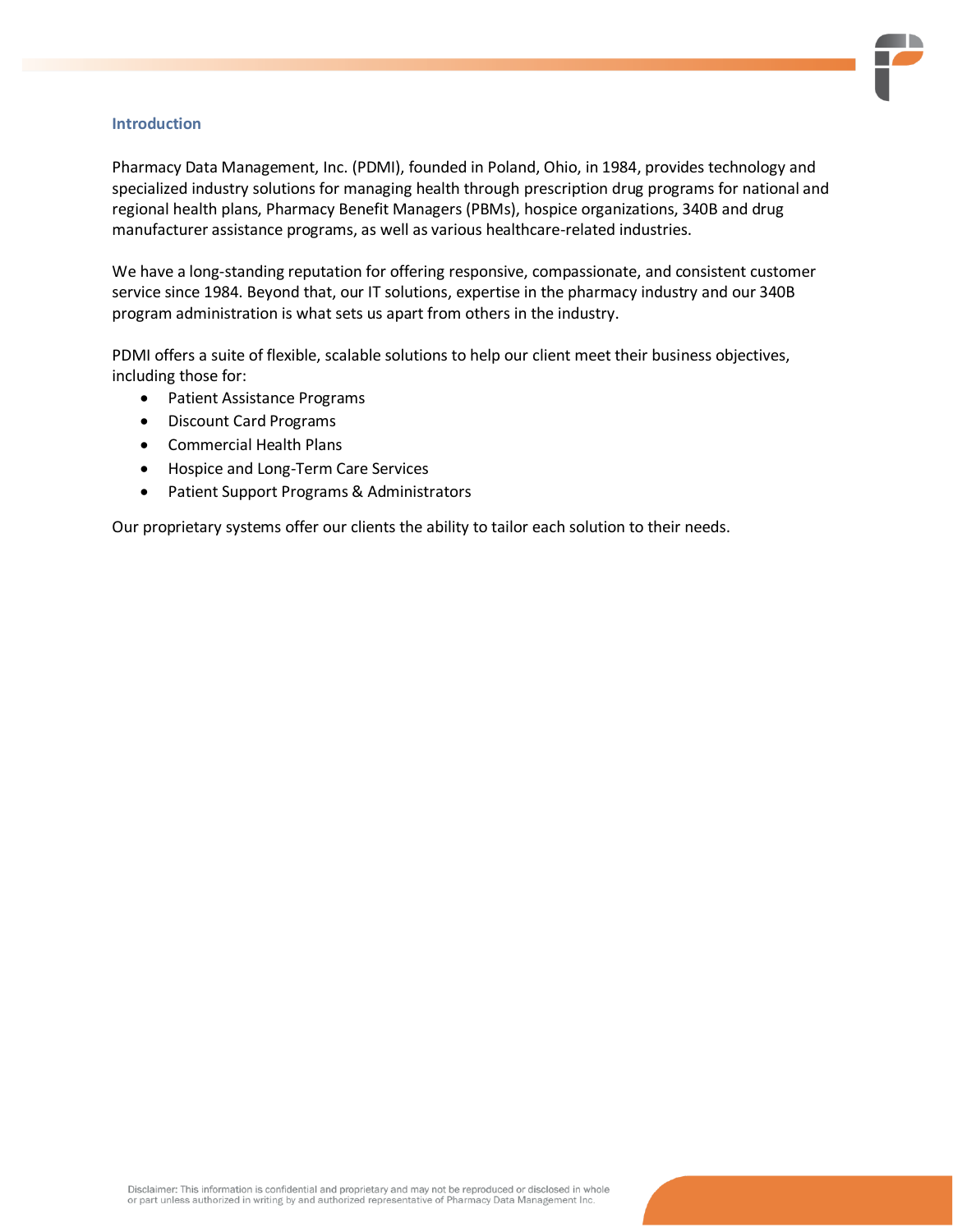

## <span id="page-4-0"></span>**Provider Manual**

The Network Pharmacy Manual ("Manual") includes the policies and procedures for participation in Provider Networks that PDMI manages. As referenced and incorporated into the PDMI Participating Pharmacy Services Agreement ("Agreement"), all pharmacies must monitor for changes and comply with directives within the Manual. This Manual will be updated as necessary and is subject to change without notice. The current version of this manual is posted on the PDMI website at [https://www.pdmi.com/pdmi/resources/network-pharmacy-support.](https://www.pdmi.com/pdmi/resources/network-pharmacy-support)

Participating Pharmacy reimbursement rates, reporting fees, and other costs or expenses are not reflected in, or amended by revisions to this Provider Manual. In the event of a conflict between the terms of the Agreement and those set forth in this Provider Manual, the terms of the Agreement will control.

## <span id="page-4-1"></span>**PDMI Contact Information**

Pharmacy Data Management, Inc. can be contacted at:

**Mailing Address** Pharmacy Data Management, Inc. 8530 Crossroads Drive Poland, Ohio 44514

**Main Phone**[: \(800\) 800-7364](tel:800-800-7364) **Sales**: [\(855\) 326-2160](tel:855-326-2160) **IT Services**: [\(800\) 800-7364](tel:800-800-7364) x5409

**Pharmacy Call Center:** (800) 767-4226 (option 1) Note: have ready your Pharmacy NABP or NCPDP number.

The regular Call Center hours are:

Monday through Friday from 8:30 AM to 10:00 PM ET Saturday from 9:00 AM to 5:00 PM ET Sunday from 12:00PM to 4:00PM ET

**Audits** audit@pdmi.com

**Accounts Payable** [pharmacypayables@pdmi.com](mailto:pharmacypayables@pdmi.com)

**MAC**  [mac@pdmi.com](mailto:mac@pdmi.com)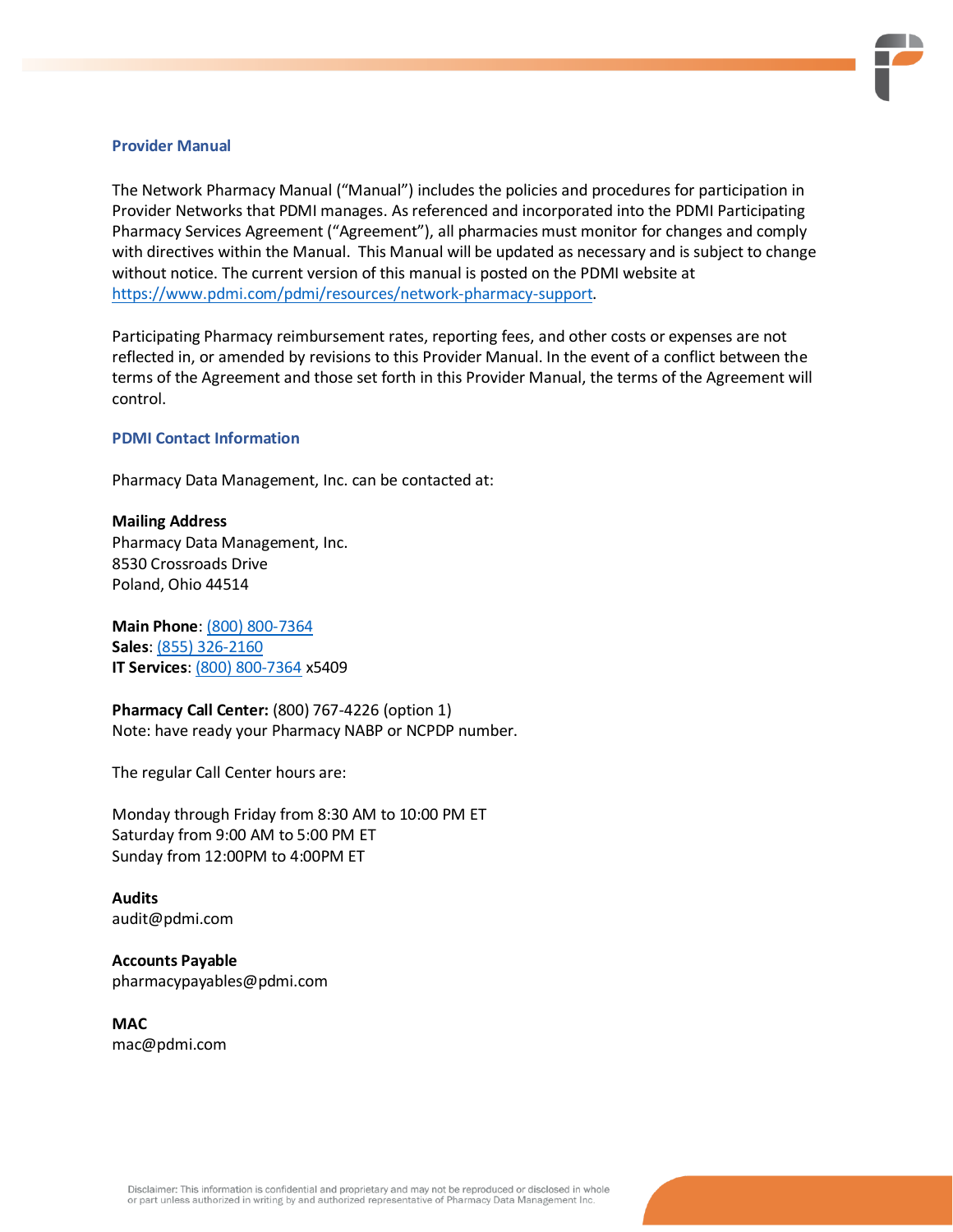# <span id="page-5-0"></span>**Pharmacy Network Participation Requirements**

# <span id="page-5-1"></span>**Network Participation**

Pharmacy may request a Participating Pharmacy Services Agreement to join the pharmacy network by contacting PDMI via:

- Email
- Phone
- Fax

Applicants must provide the pharmacy name, corresponding NCPDP number, contact name, business address, telephone number, fax number, and email address.

# <span id="page-5-2"></span>**Credentialing**

A Pharmacy must complete and submit a credentialing application to participate in the PDMI pharmacy network. All information on the application must be complete and accurate.

Required documentation include:

- 1. Pharmacy State License– Must be current
- 2. Pharmacist in Charge State License– Must be current
- 3. DEA Certificate– Must be current
- 4. Professional Liability Insurance– Must meet the \$1 Million per claim or occurrence, \$3 Million Aggregate threshold
- 5. Cyber security and data breach protection
- 6. Federal Tax Id Certificate
- 7. W-9
- 8. Photograph of storefront Address must be visible in photograph

# <span id="page-5-3"></span>**Cyber Insurance**

Pharmacy shall maintain network risk and cyber liability coverage (including coverage for unauthorized access, failure of security, breach of privacy perils, as well at notification costs and regulatory defense) in an amount of not less than \$2,000,000. Such insurance shall be maintained in force at all times during the term of the Agreement and for a period of two years thereafter for services completed during the term of the Agreement.

# <span id="page-5-4"></span>**PSAO Credentialing**

PDMI will requires PSAO to credential each pharmacy within the PSAO to assure that each pharmacy meets PDMI's credentialing requirements.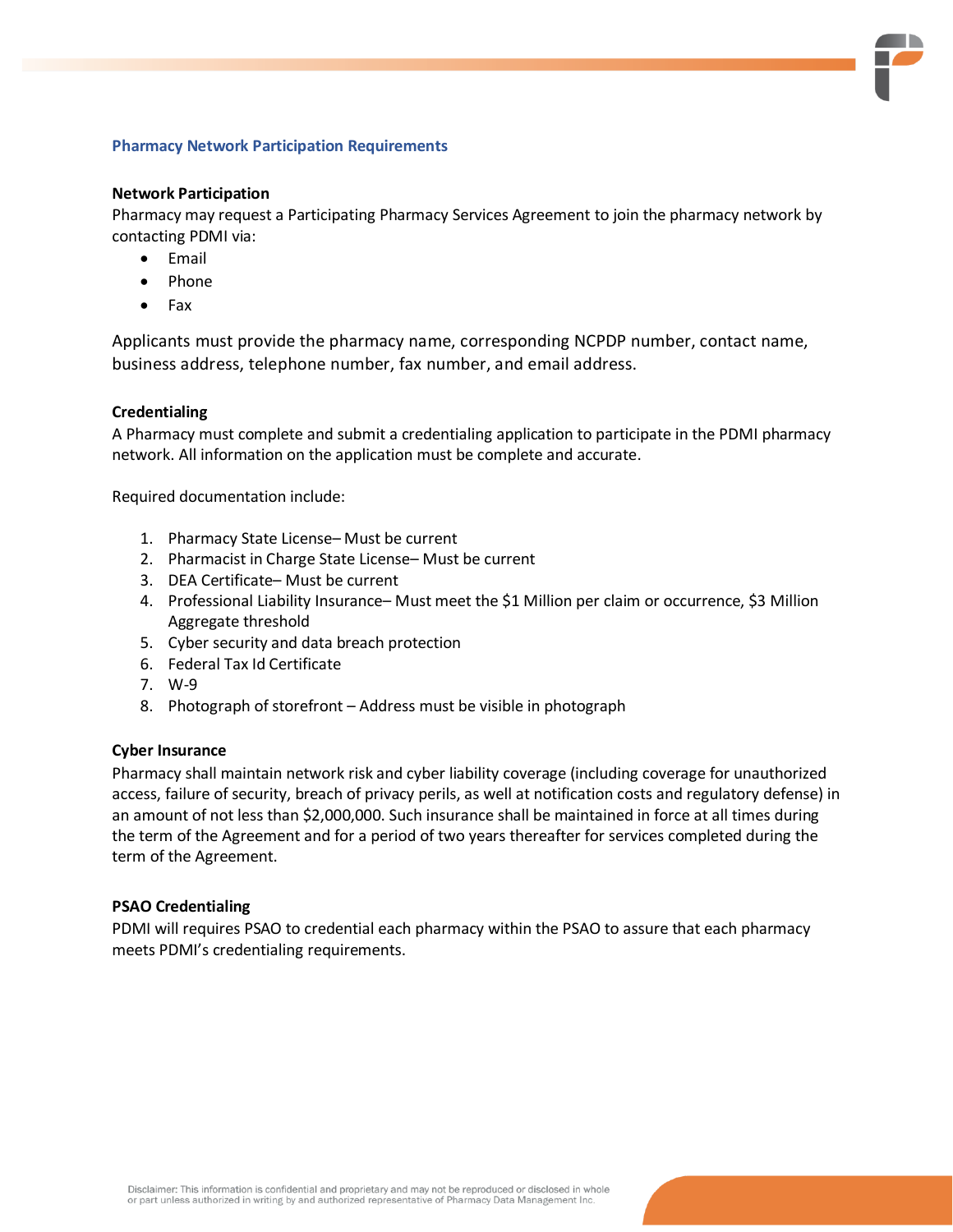# <span id="page-6-0"></span>**Chain Credentialing**

Chains must submit a signed attestation that confirms all pharmacies under the applicable chain code hold current and active state licensure, have liability coverage meeting PDMI requirements and attests they will continue to hold such current and active licensure and liability coverage during the term of the Agreement. In addition, the chain must provide:

- **Store Roster**
- Licensure Number and Expiration Date (each store)
- Pharmacist-in-charge License Number and Expiration Date (each store)
- DEA License Number (each store)
- Professional Liability Insurance Must meet the \$1 Million per claim/occurrence, \$3 Million Aggregate threshold
- Cyber coverage
- W-9

Chain agrees to provide an updated store listing with respective licensure status and a copy of updated general liability insurance upon request, or in the event of change.

## <span id="page-6-1"></span>**Exclusion and Preclusion Lists**

Pharmacy may not appear on any state or federal exclusion lists to participate within PDMI Pharmacy Networks.

# <span id="page-6-2"></span>**Additional Suspensions and Termination Provisions**

PDMI may suspend a Pharmacy from participation in its Network if the Pharmacy has been identified or under review for engaging in any behavior or practice that poses a risk to the health, welfare, or safety of a Patient.

In addition, PDMI reserves the right to immediately suspend a Pharmacy upon becoming aware that the Pharmacy has been investigated, within the past five (5) years, or is currently under investigation by a federal or state governmental agency or regulatory body.

The following practices may result in claims chargeback, suspension, and termination from the Network:

- Participating Pharmacies sharing ownership, partial ownership, officers, affiliates, principals, or other relationships with Pharmacies that had been previously suspended or terminated from PDMI's Network
- Shipping medications or supplies to patients without their consent or initiation
- Shipping to states where Pharmacy is not currently licensed and insured
- Obtaining prescriptions using telemarketing companies or services
- Submitting a large number of test claims
- Not collecting applicable Patient copayments at the time of Pharmacy service
- Failure to cooperate or provide access to books, records, or the facility during a PDMI initiated onsite audit
- Discovery of no onsite pharmacist present during Pharmacy's hours of operation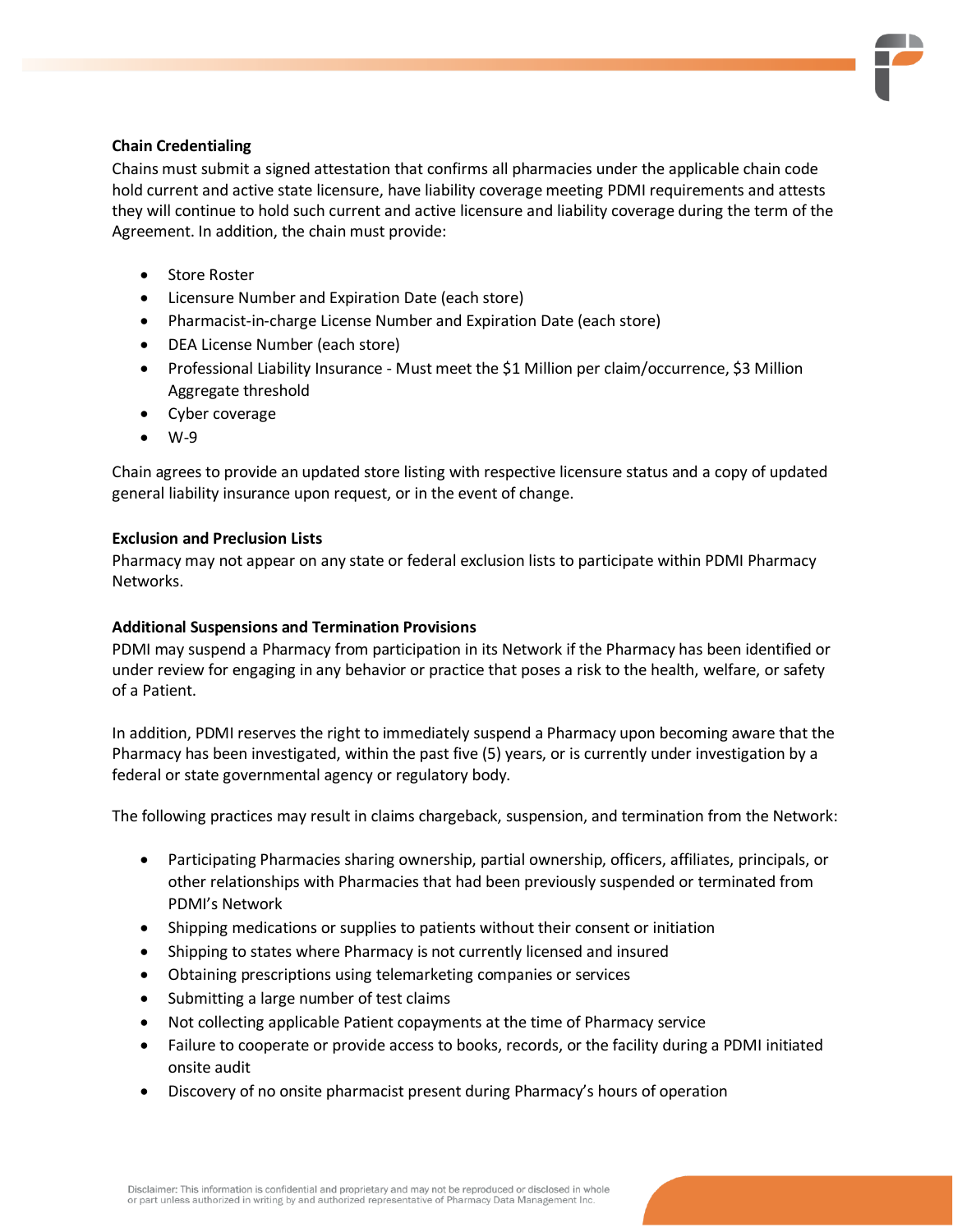- Attempting to adjudicate or adjudicating components of a compound drug as separate ingredients, single-NDC claims
- Attempting to adjudicate or adjudicating claims for compound drugs in which the ingredients are not supported by a medically acceptable indication through the same administration route for the condition being treated
- Attempting to adjudicate or adjudicating claims for compound drugs in which the same or similar formulation is available on the market
- Discovering inventory shortages upon invoice reconciliation when comparing Pharmacy drug utilization and purchase invoice records
- Failure to respond to recredentialing request or audit; or
- Refusing to service a Patient due to reimbursement rates.

# <span id="page-7-0"></span>**Dispute Resolution/Appeal Process**

The Parties shall make a good faith effort to resolve any disputes arising during the term of the Agreement. If they are unable to resolve the dispute through informal discussions, either Party may submit a written complaint to the other party describing and proposing a manner of resolving that dispute. The Party receiving that complaint shall respond by accepting, rejecting, or modifying that proposal, in writing, within thirty (30) days of the date that it receives the complaint. If the dispute cannot be resolved as indicated herein, the parties reserve the right to pursue legal options.

# <span id="page-7-1"></span>**Updating Pharmacy Information**

Pharmacy must update its demographic and affiliation information in its NCPDP DataQ profile in real time. PDMI will rely upon data listed within NCPDP DataQ profile as using NCPDP DataQ is industry standard.

# <span id="page-7-2"></span>**Privacy and Security Standards**

Pharmacy will adhere to industry best practices regarding security, including but not limited to, the requirements under applicable state and federal laws and regulations, including, but not limited to, the federal HITECH Act, the Health Insurance Portability and Accountability Act of 1996 and their implementing regulations, 45 C.F.R. parts 160 and 164 (collectively, "HIPAA Regulations").

# <span id="page-7-3"></span>**Specific Network Pharmacy Requirements**

# <span id="page-7-4"></span>**Mail Order Requirements**

Patients may have Products filled through PDMI's designated mail order Pharmacy provider.

i. **Shipping.** Once a prescription for a Covered Product has been transmitted to a mail order Pharmacy in accordance with applicable Laws, such Pharmacy will promptly prepare, package, and ship the applicable Covered Product to the Patient or other authorized person or entity in accordance with the prescription order. The Pharmacy shall ship (at no additional charge) Covered Product to Patients via U.S. Postal Service (USPS) or other appropriate carrier to the address provided by Client and/or the Patient, provided such addresses are located in the United States or its territories. Patient's physical delivery address cannot be a Post Office box. All Covered Product shall be shipped in a manner to assure the integrity of the Covered Product per manufacturer specifications and the standards of professional conduct and practice prevailing in the industry,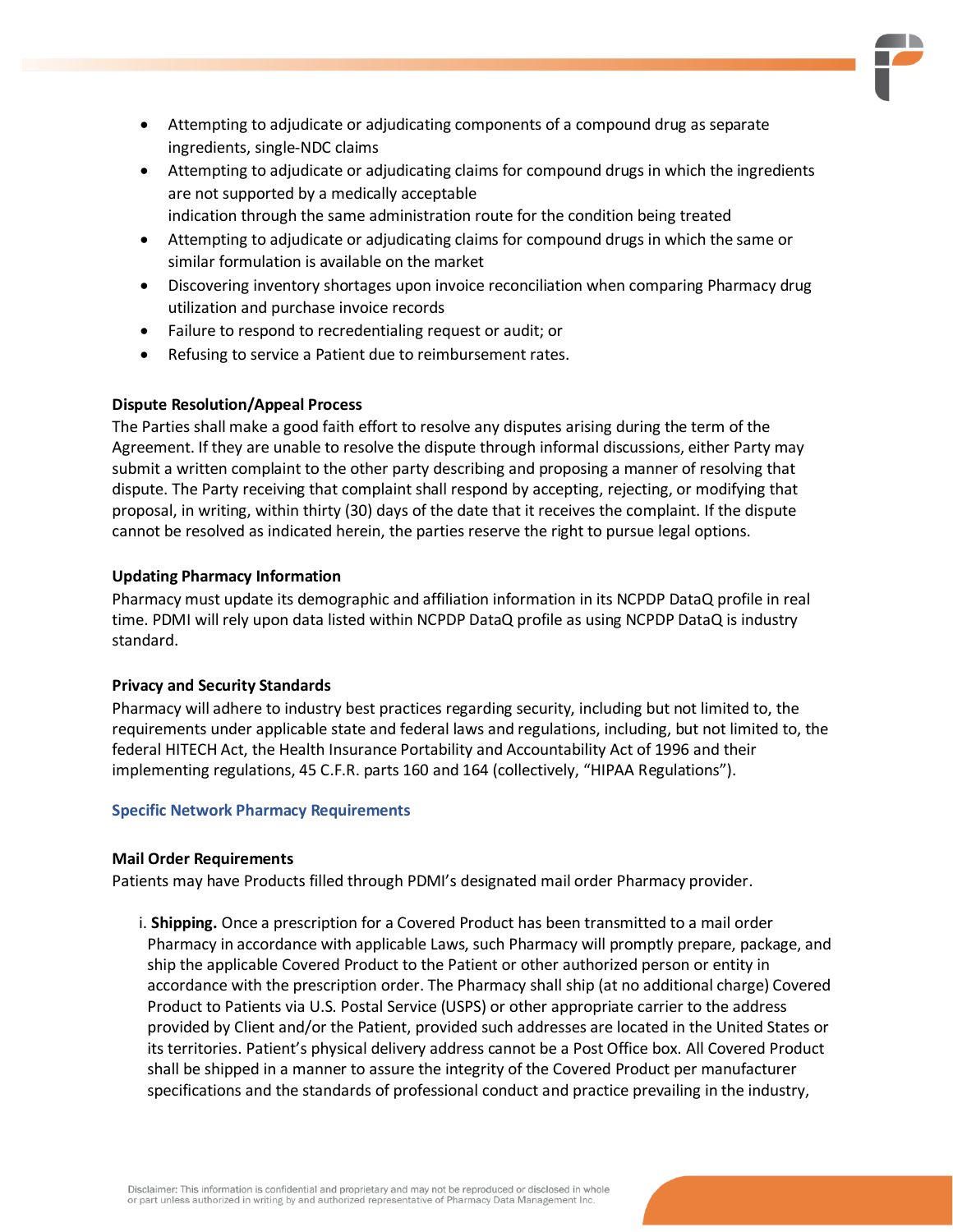including temperature controls. The mail order Pharmacy is responsible for all confirmed lost or missing Covered Product not received by Patients and for Covered Product damaged during shipment. Pharmacy shall immediately reship (via overnight delivery) any such lost, missing, or damaged Covered Product upon notification of such occurrence and shall not bill PDMI, Client or Patient any amount for such reshipped Covered Product (including any Copayment amount or shipping charges).

- ii. **Patient Counseling.** The dispensing mail order Pharmacy shall provide Patients with instructions and patient counseling on the use of the Covered Product and such other disclosures required by applicable Law. The dispensing mail order Pharmacy shall also provide Patients with access to a pharmacist and customer service representative via a toll-free telephone line twenty-four (24) hours a day, seven (7) days a week, 365 days a year.
- iii. **Transfers.** PDMI may assist in the transfer of prescriptions to its designated mail pharmacy.

## <span id="page-8-0"></span>**Specialty Requirements**

Pharmacy must supply drug roster on quarterly basis to PDMI. Drug roster must include the 11-digit NDC, Label Name, and 14-digit GPI. Pharmacy must make note of any limited or exclusive distribution medications. Drug manufacturer face sheet is to be supplied upon request. Patients may have Covered Product specialty medication prescriptions filled through PDMI's designated specialty Pharmacy provider.

- i. **Shipping.** Once a prescription for a specialty medication has been transmitted to a specialty Pharmacy in accordance with applicable Laws, such Pharmacy will promptly prepare, package and ship the applicable Covered Product to the Patient or other authorized person or entity in accordance with the prescription order. The specialty Pharmacy shall ship (at no additional charge) Covered Products to Patients via U.S. Postal Service (USPS) or other appropriate carrier to the address provided by Client and/or the Patient, provided such addresses are located in the United States or its territories. Patient's physical delivery address cannot be a Post Office box. All Covered Products shall be shipped in a manner to assure the integrity of the Covered Products per manufacturer specifications and the standards of professional conduct and practice prevailing in the industry, including temperature controls. The specialty Pharmacy is responsible for all confirmed lost or missing Covered Products not received by Patients and for Covered Products damaged during shipment. Pharmacy shall immediately reship (via overnight delivery) any such lost, missing, or damaged Covered Product upon notification of such occurrence and shall not bill Client or Patient any amount for such reshipped Covered Product (including any Copayment amount or shipping charges).
- ii. **Patient Counseling.** The dispensing specialty Pharmacy shall provide Patients with instructions and patient counseling on the use of the Covered Product and such other disclosures required by applicable Law. The dispensing specialty Pharmacy shall also provide Patients with access to a pharmacist and customer service representative via a toll-free telephone line twenty-four (24) hours a day, seven (7) days a week, 365 days a year.
- iii. **Transfers.** PDMI may assist in the transfer of prescriptions to its designated specialty pharmacy.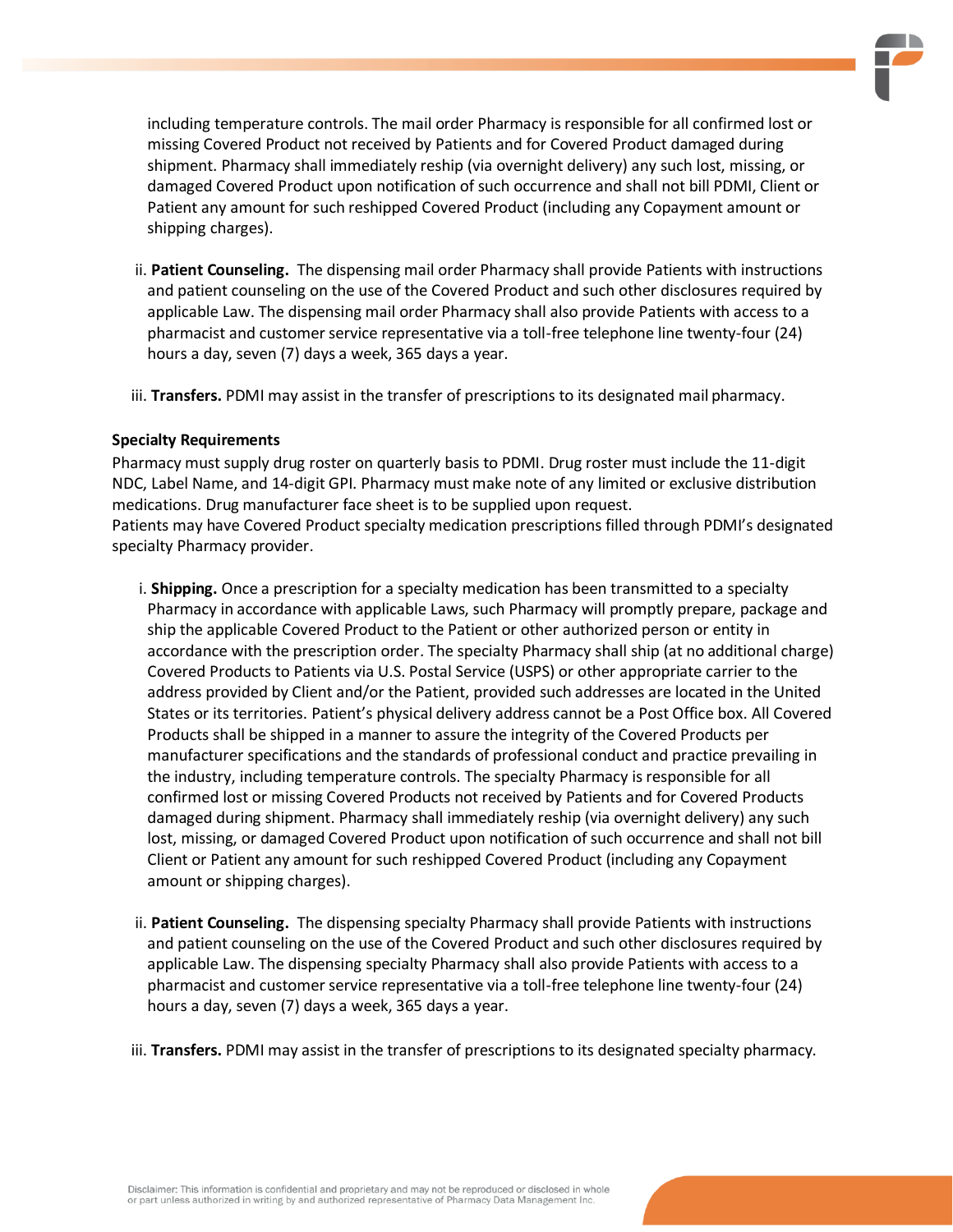#### <span id="page-9-0"></span>**Long Term Care Requirements**

Pharmacy must be a state-licensed pharmacy providing enhanced pharmacy and clinical services to individuals who have certain comorbid and medically complex chronic conditions and who reside in skilled nursing facilities, nursing facilities, or any other applicable setting as determined by the Centers for Medicare and Medicaid (CMS). Enhanced pharmacy and clinical services include, but are not limited to, medication dispensed in special packaging, drug utilization review (DUR), and availability of medication delivery and on-call pharmacists 24-hours per day, seven days per week.

Pharmacy is required to provide ongoing in-service training to assure that LTC facility staff are proficient in Pharmacy's processes for ordering and receiving of medications. Pharmacy shall be responsible for return and/or disposal of unused medications following discontinuance, transfer, discharge, or death as permitted by Pharmacy's State Board of Pharmacy. Controlled substances and out of date substances shall be disposed of within state and Federal guidelines.

Pharmacy must have the capacity to provide specific drugs in Unit of Use Packaging, Bingo Cards, Cassettes, Unit Dose, or other special packaging commonly required by LTC facilities. Pharmacy must have access to, or arrangements with, a vendor to furnish supplies and equipment, including but not limited to labels, auxiliary labels, and packing machines for furnishing drugs in such special packaging required by the LTC setting.

Pharmacy must provide on-call, 24 hours a day, seven (7) days a week service with a qualified pharmacist available for handling calls after hours and to provide medication dispensing available for emergencies, holidays and after hours of normal operations.

#### Pharmacy Operations and Prescription Orders

Pharmacy shall provide services of a dispensing pharmacist to meet the requirements of pharmacy practice for dispensing prescription drugs to long term care ("LTC") residents, including but not limited to the performance of drug utilization review ("DUR"). In addition, a Pharmacy pharmacist shall conduct DUR to routinely screen for allergies and drug interactions, to identify potential adverse drug reactions, to identify inappropriate drug usage in the LTC population, and to promote cost effective therapy in the LTC setting. Pharmacy shall also be equipped with pharmacy software and systems sufficient to meet the needs of prescription drug ordering and distribution to an LTC facility. Further, Pharmacy shall provide written copies of Pharmacy's procedures manual and said manual must be available at each LTC

facility nurses' unit. Pharmacy is also required to provide ongoing in-service training to assure that LTC facility staff are proficient in Pharmacy's processes for ordering and receiving of medications. Pharmacy shall be responsible for return and/or disposal of unused medications following discontinuance, transfer, discharge, or death as permitted by Pharmacy's State Board of Pharmacy. Controlled substances and out of date substances shall be disposed of within state and Federal guidelines.

#### Emergency Log Books

Pharmacy must provide a system for logging and charging medication used from emergency/first dose stock. Further, Pharmacy must maintain a comprehensive record of a resident's medication order and drug administration.

#### Payment of Claims

Pharmacy shall have not less than thirty (30) days, nor more than ninety (90) days to submit a claim for payment. (42 C.F.R. §§ 423.505(b) (20), 423.505(i)(3)(vii)).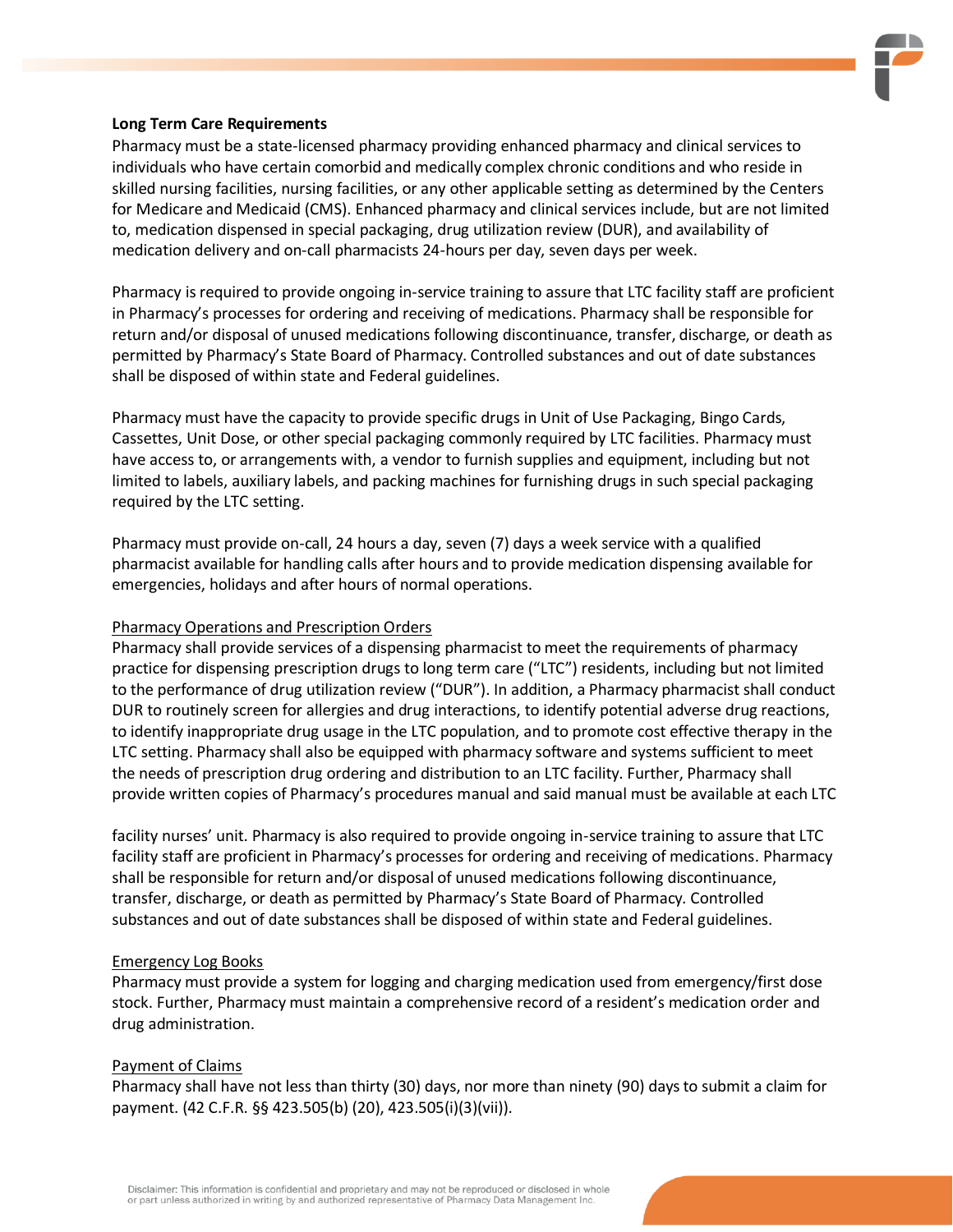# <span id="page-10-0"></span>**Home Infusion Requirements**

## Drug Form

Pharmacy must be capable of delivering home-infused drugs in a form that can be administered in a clinically appropriate fashion.

# Following Discharge

Pharmacy shall ensure that all home infusion drugs be delivered within 24 hours of discharge of a Beneficiary from an acute care setting, or later if so prescribed.

## IV Medications

Pharmacy must have the capacity to provide IV medications to the home infusion patient as ordered by a qualified medical professional. Pharmacy must have access to specialized facilities for the preparation of IV prescriptions (clean room). Additionally, Pharmacy shall have access to or arrangements with a vendor to furnish special equipment and supplies as well as IV trained pharmacists and technicians as required to safely provide IV medications.

## Miscellaneous Reports, Forms and Prescription Ordering Supplies

Pharmacy must provide reports, forms and prescription ordering supplies necessary for the delivery of quality pharmacy care in the home infusion setting. Such reports, forms and prescription ordering supplies may include, but will not necessarily be limited to, provider order forms, monthly management reports to assist in managing orders, medication administration records, treatment administration records, interim order forms for new prescription orders, and boxes/folders for order storage and reconciliation.

# <span id="page-10-1"></span>**Indian Health Care Requirements**

# Definitions

- 1. "Indian Health Service" shall mean the agency of that name within the U.S. Department of Health and Human Services established by Sec. 601 of the Indian Health Care Improvement Act ("IHCIA"), 25 USC §1661.
- 2. "Indian Tribe" has the meaning given that term in Sec. 4 of the IHCIA, 25 USC §1603.
- 3. "Tribal Organization" has the meaning given than term in Sec. 4 of the IHCIA, 25 USC §1603.
- 4. "Urban Indian Organization" has the meaning given that term in Sec. 4 of the IHCIA, 25 USC §1603.
- 5. "Indian" has the meaning given to that term in Sec. 4 of the IHCIA, 25 USC §1603.

# Insurance and Indemnification

As an IHS provider, FTCA coverage obviates the requirement that IHS carry private malpractice insurance as the United States consents to be sued in place of federal employees for any damages to property or for personal injury or death caused by the negligence or wrongful act or omission of federal employees acting within the scope of their employment. 28 U.S.C. § 2671-2680. Nothing in the Agreement or Addendum shall be interpreted to authorize or obligate any IHS employee to perform any act outside the scope of his/her employment. The IHS Provider shall not be required to acquire insurance, provide indemnification, or guarantee that the Plan will be held harmless from liability.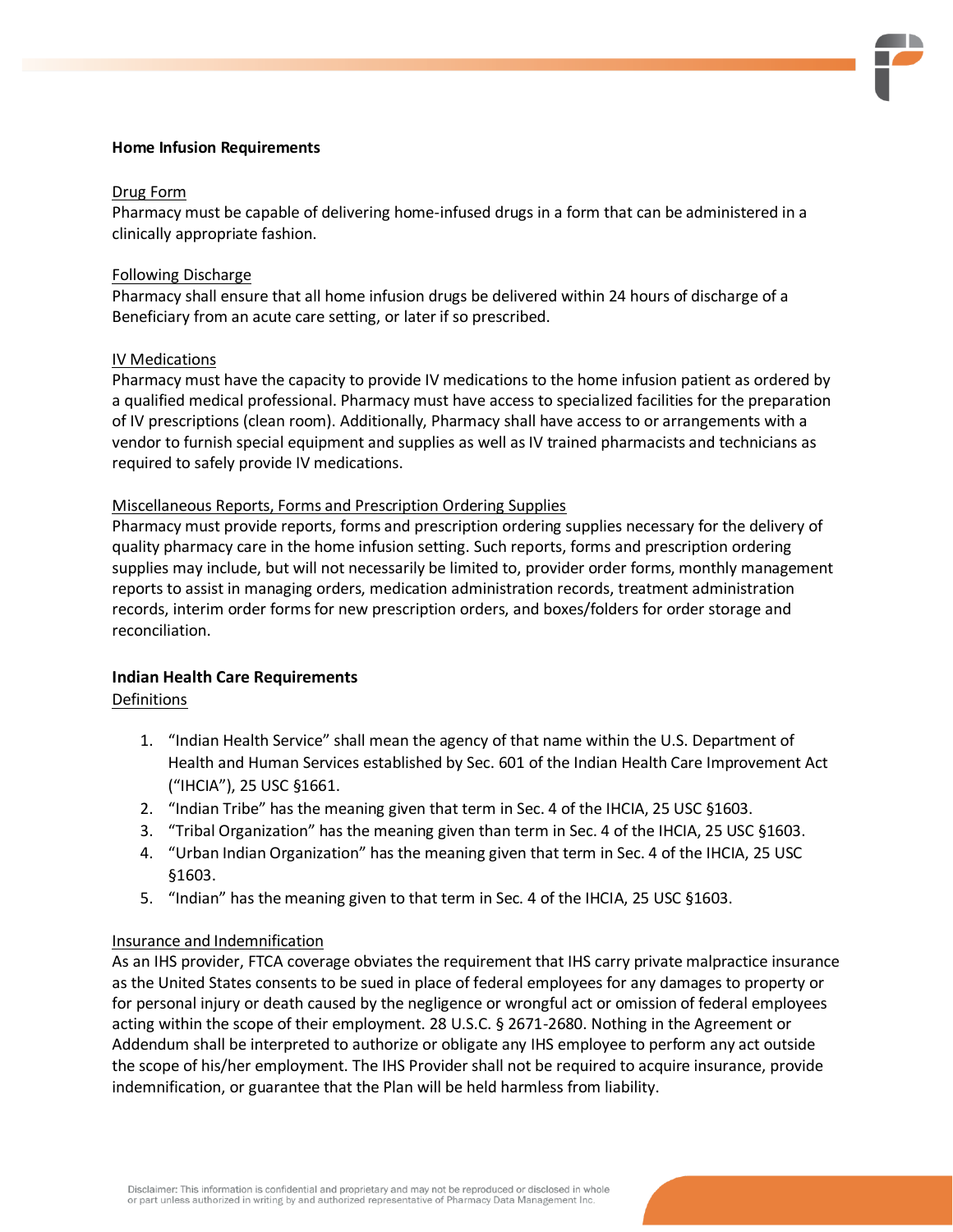A Provider which is an Indian tribe or a tribal organization shall not be required to obtain or maintain professional liability insurance to the extent such Provider is covered by the Federal Tort Claims Act (FTCA) pursuant to Federal law (Pub.L. 101-512, Title III, §314, as amended by Pub.L. 103- 138, Title III, §308 (codified at 25 USC §450 F note); and regulations at 25 CFR Part 900, Subpt. M. To the extent a Provider that is an urban Indian organization is covered by the FTCA pursuant to section 224(g)- (n) of the Public Health Service Act, as amended by the Federally Supported Health Centers Assistance Act, Pub.L. 104-73, (codified at 42 USC §233(g)-(n)) and regulations at 42 CFR Part 6, such Provider shall not be required to obtain or maintain professional liability insurance. Further, nothing in the Agreement, Addendum or any addendum thereto shall be interpreted to authorize or obligate Provider or any employee of such Provider to operate outside of the scope of employment of such employee, and Provider shall not be required to indemnify the Company or a Part D Client.

# **Licensure**

States may not regulate the activities of IHS-operated pharmacies nor require that the IHS pharmacists be licensed in the State where they are providing services, whether the IHS employee is working at an IHS-operated facility or has been assigned to a pharmacy or dispensary of a tribe, tribal organization, or urban Indian organization. The Parties agree that during the term of the Agreement and Addendum, IHS pharmacists shall hold state licenses in accordance with applicable federal law, and that the IHS facilities where the pharmacies and dispensaries are located shall be accredited in accordance with federal statutes and regulations. During the term of the Agreement and Addendum, the parties agree to use the IHS facility's Drug Enforcement Agency (DEA) number consistent with federal law.

To the extent that any directly hired employee of a tribal or urban Indian Provider is exempt from State regulation, such employee shall be deemed qualified to perform services under the Agreement, Addendum and all addenda thereto, provided such employee is licensed to practice pharmacy in any State. This provision shall not be interpreted to alter the requirement that a pharmacy hold a license from the Drug Enforcement Agency.

To the extent that the Provider is exempt from State licensing requirements, the Provider shall not be required to hold a State license to receive any payments under the Agreement, Addendum, and any addendum thereto.

# Applicability of other Federal laws

Federal laws and regulations affecting a Provider, include but are not limited to the following:

- 1. An IHS provider:
	- a. The Anti-Deficiency Act 31 U.S.C. § 1341;
	- b. The Indian Self Determination and Education Assistance Act ("ISDEAA"); 25 USC § 450 et seq.;
	- c. The Federal Tort Claims Act ("FTCA"), 28 U.S.C. § 2671-2680;
	- d. The Federal Medical Care Recovery Act, 42 U.S.C. §§ 2651-2653;
	- e. The Federal Privacy Act of 1974 ("Privacy Act"), 5 U.S.C. § 552a, 45 CFR Part 5b;
	- f. Confidentiality of Alcohol and Drug Abuse Patient Records, 42 CFR Part 2;
	- g. The Health Insurance Portability and Accountability Act of 1996 ("HIPAA"), 45 CFR Parts 160 and 164;
	- h. The IHCIA, 25 U.S.C. § 1601 et seq.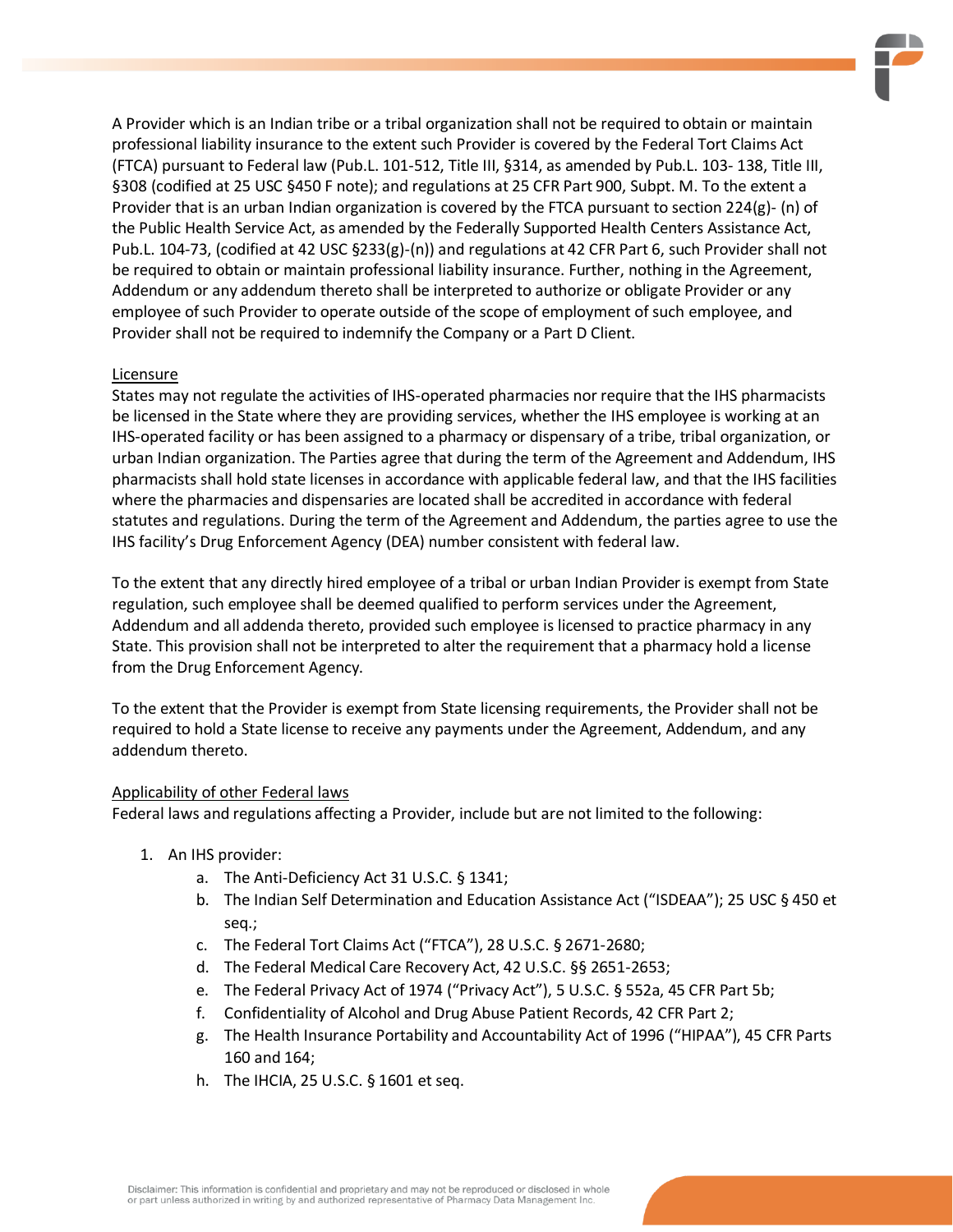- 2. A Provider who is an Indian tribe or a tribal organization:
	- a. The ISDEAA, 25 USC §450 et seq.;
	- b. The IHCIA, 25 USC §1601, et seq.;
	- c. The Privacy Act, 5 USC §552a and regulations at 45 CFR Part 5b;
	- d. 5.2.e The HIPAA and regulations at 45 CFR parts 160 and 164.
	- e. The FTCA, 28 USC §§2671-2680;
- 3. A Provider who is an urban Indian organization:
	- a. The IHCIA, 25 USC §1601, et seq.;
	- b. The Privacy Act, 5 USC §552a and regulations at 45 CFR Part 5b;
	- c. The HIPAA and regulations at 45 CFR parts 160 and 164.

# Persons eligible for services of Provider

The Parties agree that the IHS Provider is limited to serving eligible IHS beneficiaries pursuant to 42 CFR Part 136 and section 813(a) of the IHCIA, 25 USC §1680c: who are also eligible for Medicare Part D services pursuant to Title XVIII, Part D of the Social Security Act and 42 CFR Part 423. The IHS Provider may provide services to non-IHS eligible persons only under certain circumstances set forth in IHCIA section 813(b) and in emergencies under section 813(c) of the IHCIA.

The Parties agree that the persons eligible for services of the Provider who is an Indian tribe or a tribal organization or a Provider who is an urban Indian organization shall be governed by the following authorities:

- a) Title XVIII, Part D of the Social Security Act and 42 CFR Part 423;
- b) IHCIA sections 813(a) and 813(c), 25 USC §1680c (a) and (c);
- c) 42 CFR Part 136;
- d) And the terms of the contract, compact or grant issued to the Provider by the IHS for operation of a health program.

# <span id="page-12-0"></span>**Rural Pharmacy Requirements**

Pharmacy may request special rural rates reimbursements due to lack of proximity to other pharmacies within a 15-mile radius. PDMI will make a determination as to Pharmacy eligibility for rural rates reimbursement. Physical location and zip code classification may be used for this determination. PDMI has sole discretion to remove rural designation at any time if the Pharmacy no longer meets the rural pharmacy requirements.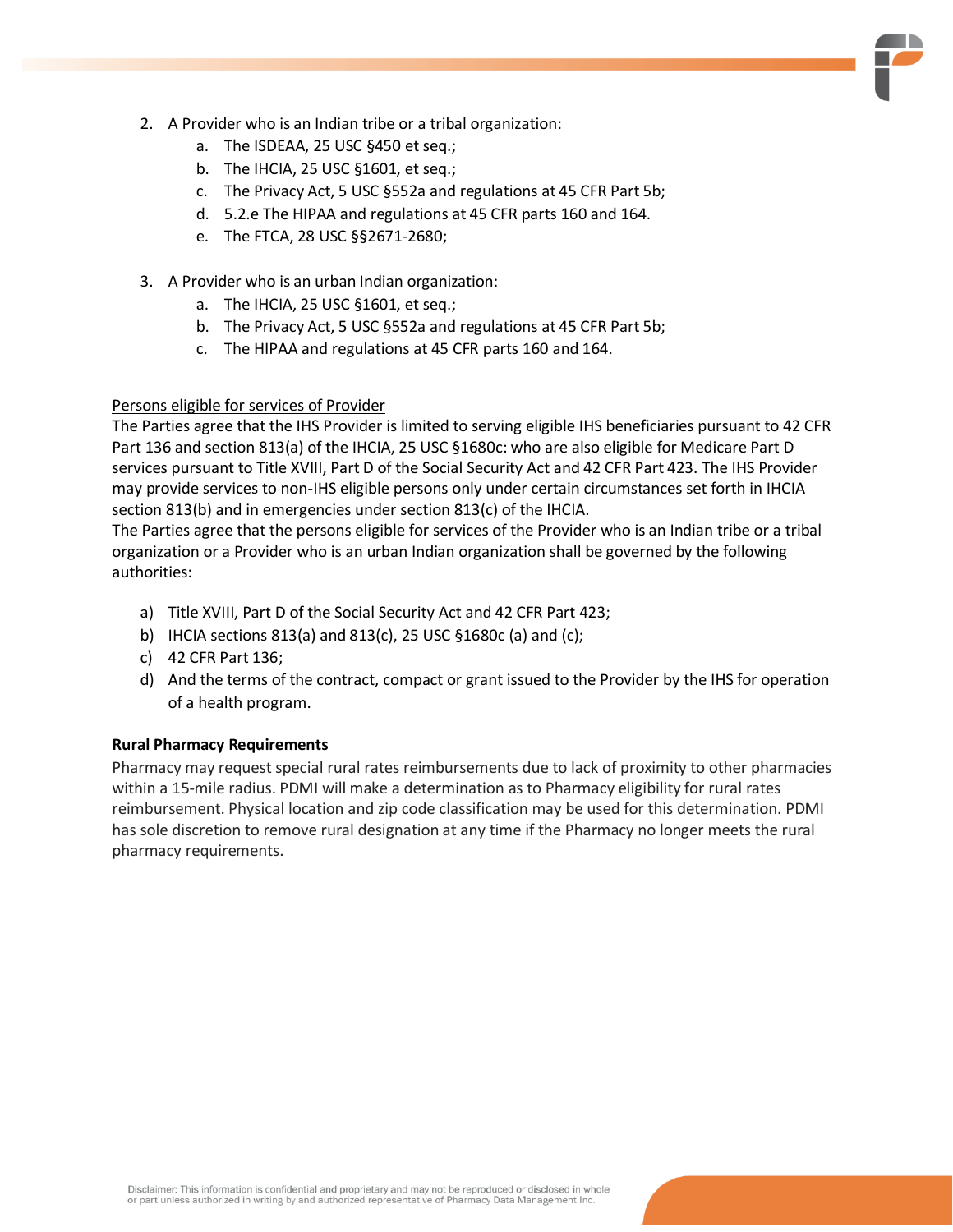#### <span id="page-13-0"></span>**Claims Processing**

Pharmacy shall be responsible for paying all fees or costs associated with its electronic submission of claims, such as point-of-sale, switch charges, and data reporting charges and electronic fees ("the System"), unless otherwise prohibited by law.

## <span id="page-13-1"></span>**Claim Submission Requirements**

Pharmacy shall transmit all claims electronically using the most current National Council for Prescription Drug Plans ("NCPDP") Telecommunications Standard Format.

## <span id="page-13-2"></span>**Claim Denials**

If any Claim is denied by the System, Pharmacy will evaluate the cause of denial and exercise professional judgment to provide Pharmacy Services. If the cause of denial cannot be resolved, Pharmacy will notify and extend an offer to dispense the Covered Product at Pharmacy's U&C price. System may reject NDCs that are identified as repackaged medications, as non-covered drugs.

#### <span id="page-13-3"></span>**Reversals and Reprocessing of Claims**

To ensure accuracy of claims adjudicated, pharmacy must use reversals to send accurate claims Billing window may vary by; however, PDMI shall not process any claim, nor incur any liability for any claim, submitted after 365 days from date of dispense by Pharmacy.

#### <span id="page-13-4"></span>**Copayments**

Pharmacy agrees to collect from each the applicable Copayment amount on each claim as determined by the processing of the claim by the System. Pharmacy shall not waive, rebate, accept or offer a coupon for discount or in any other way reduce or discount any Patient's Copayment, except to reduce for coordination of benefits or as otherwise initiated by Companyor the System.

#### <span id="page-13-5"></span>**DUR Codes**

Pharmacy shall monitor and respond to drug utilization review communicated by the system. Pharmacists shall exercise professional judgment in dispensing a Covered Product and addressing and resolving drug utilization review communications.

#### <span id="page-13-6"></span>**DAW Codes**

Pharmacy must use appropriate DAW codes in accordance with NCPDP standards.

#### <span id="page-13-7"></span>**Universal Claim Form**

In the event the online System is temporarily inaccessible, Pharmacy shall make reasonable attempts at retransmission. Should these attempts fail, Pharmacy may submit claims on Universal Claims Forms or other NCPDP-standard electronic format that is consistent with prevailing state and federal regulations. Pharmacy shall submit all hard copy claims within one (1) year after date of dispense.

PDMI will process all Universal Claim Forms in a timely manner. In the event processes Universal Claim Form, PDMI will ensure form is sent to appropriate entity.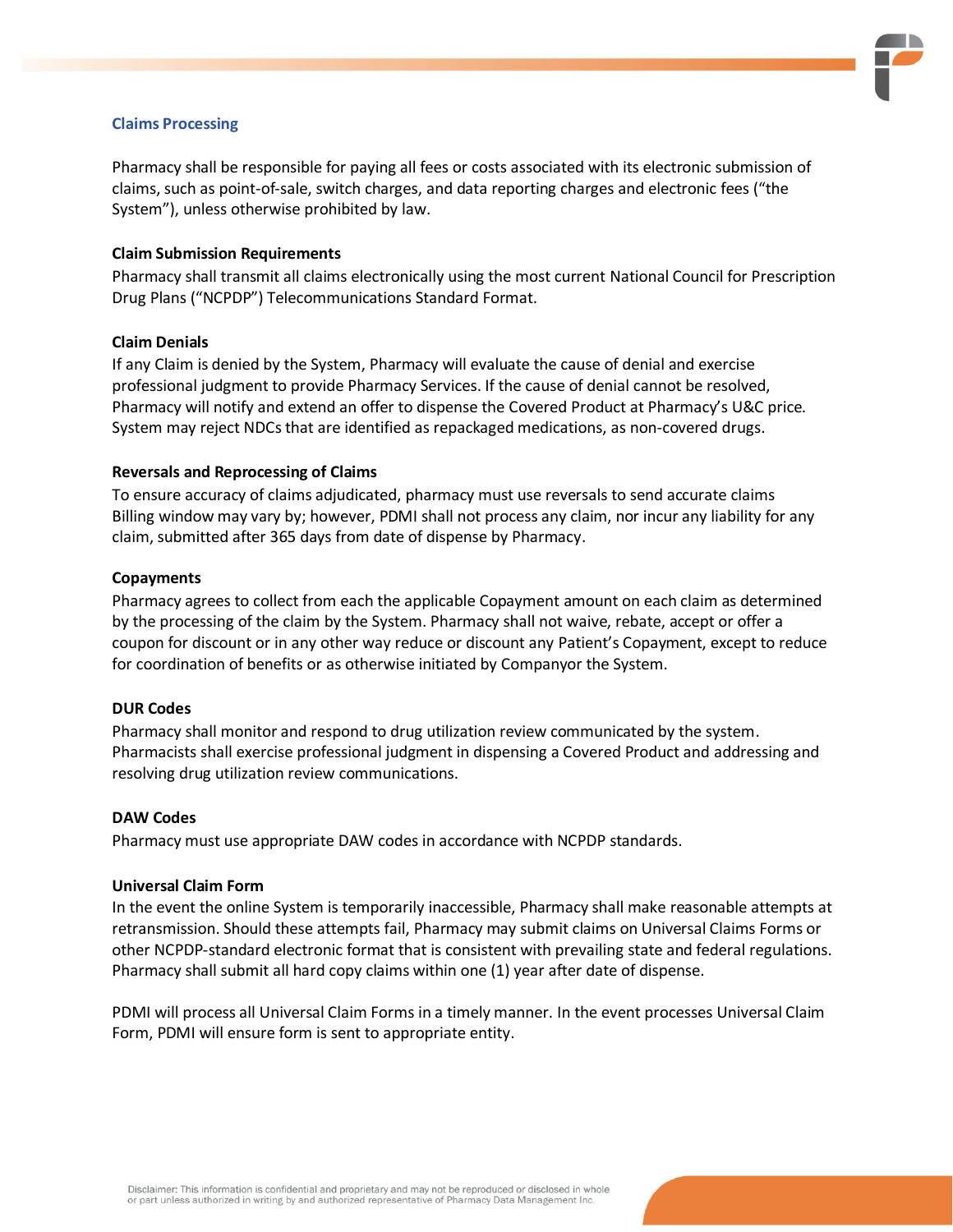# <span id="page-14-0"></span>**Coordination of Benefits**

Coordination of Benefits establishes the order in which pay Claims when more than one plan exists. When more than one Client is involved, the following will apply to Claim submission:

- 1. Accepted Values:
- 00 Not specified
- 01 No other coverage identified
- 02 Other coverage exists, payment collected
- 03 Other coverage exists, this Claim not covered
- 04 Other coverage exists, payment not collected
- 08 Claim is billing for copay

2. When the COB field (308-C8) is populated, the Pharmacy must submit the appropriate values in the fields below:

- 431-DV: OPA\*required for Government COB Processing only
- 430-DU: Gross Amount Due (OPPRA)
- 352-NQ: PRA (OPPRA

Pharmacy shall use its commercially reasonable efforts to perform coordination of benefit services at the point of sale and at the time of service; and to cooperate and share with Company any information that it has regarding claims for Pharmacy Services for which another third-party payer may be responsible due to coordination of benefits or subrogation.

# <span id="page-14-1"></span>**Compound Drugs**

Compound drugs dispensing fee will be reimbursed in accordance with level of effort. Level of effort shall be defined as the correct code indicating the level of effort as determined by the complexity of decision making or resources utilized by a pharmacist to perform a professional service.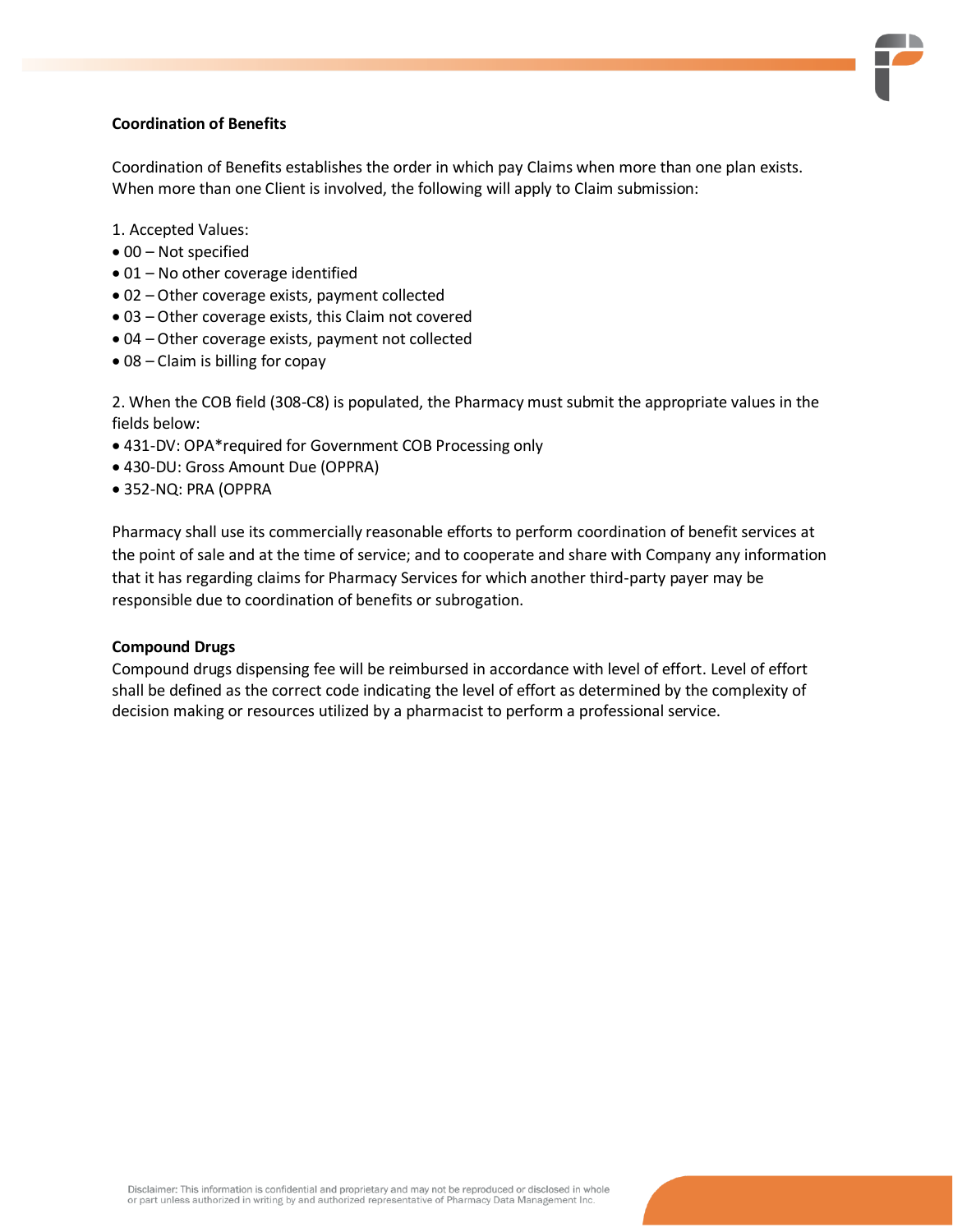## <span id="page-15-0"></span>**Pricing and Compensation**

## <span id="page-15-1"></span>**Payer Sheet**

Payer Sheets are published o[n www.pdmi.com.](http://www.pdmi.com/) Please refer to the PDMI website for all current payer sheets. Any updates to the payer sheet will be reflected on the PDMI website. For further assistance, please contact PDMI directly.

# <span id="page-15-2"></span>**Pay Cycle**

Payment will be sent to pharmacies on bi-weekly basis contingent upon PDMI receiving funds from its Client.

# <span id="page-15-3"></span>**Check Reissuance**

All check reissuance requests should be directed to [finance@pdmi.com.](mailto:finance@pdmi.com) Please confirm the address to which the check should be sent and provide the following information: Pharmacy NABP, Check Number, Check Total, and Reason for Reissue. Most checks are reissued in under 3 weeks after all the above information is received and reissuance verified.

## <span id="page-15-4"></span>**Remittance Advice**

PDMI sends physical remittances to the mailing address or physical address the Pharmacy Provider provided on the Credentialing Application, or as notified via request, or as notified via NCPDP DataQ information. These remittances are sent to the pharmacy at the time of check issuance. Pharmacies that wish to receive Electronic Remittance Advice can request this set up by visiting <https://pdmi.com/resources/network-pharmacy-support> or contacting [pharmacypayables@pdmi.com.](mailto:pharmacypayables@pdmi.com)

# <span id="page-15-5"></span>**Electronic Funds Transfer**

By default, PDMI sends physical check payments to the mailing address or physical address the Pharmacy Provider provided on the Credentialing Application, or as notified via request, or as notified via NCPDP DataQ information.

To be eligible to receive funds electronically, pharmacy must first also agree to accept 835 remittances electronically. Chain or PSAO providers that request EFT will be required to have all their affiliates to fall under that EFT standard.

Pharmacy Providers may submit an Electronic Funds Transfer form located at <https://pdmi.com/resources/network-pharmacy-support> under "Request for Electronic Funds Transfer." All questions may be submitted t[o pharmacypayables@pdmi.com.](mailto:pharmacypayables@pdmi.com)

#### <span id="page-15-6"></span>**Modification of Pricing Methodology**

If the industry standard referenced for pricing hereunder changes the methodology for determining drug price in a way that materially changes the pricing or economics of this Agreement, the Parties agree to negotiate in good faith to modify the pricing terms to preserve the relative economics of the Agreement. Otherwise, the referenced values used to set the pricing terms hereunder shall be fixed as of the day prior to the methodology change for the duration of the Agreement.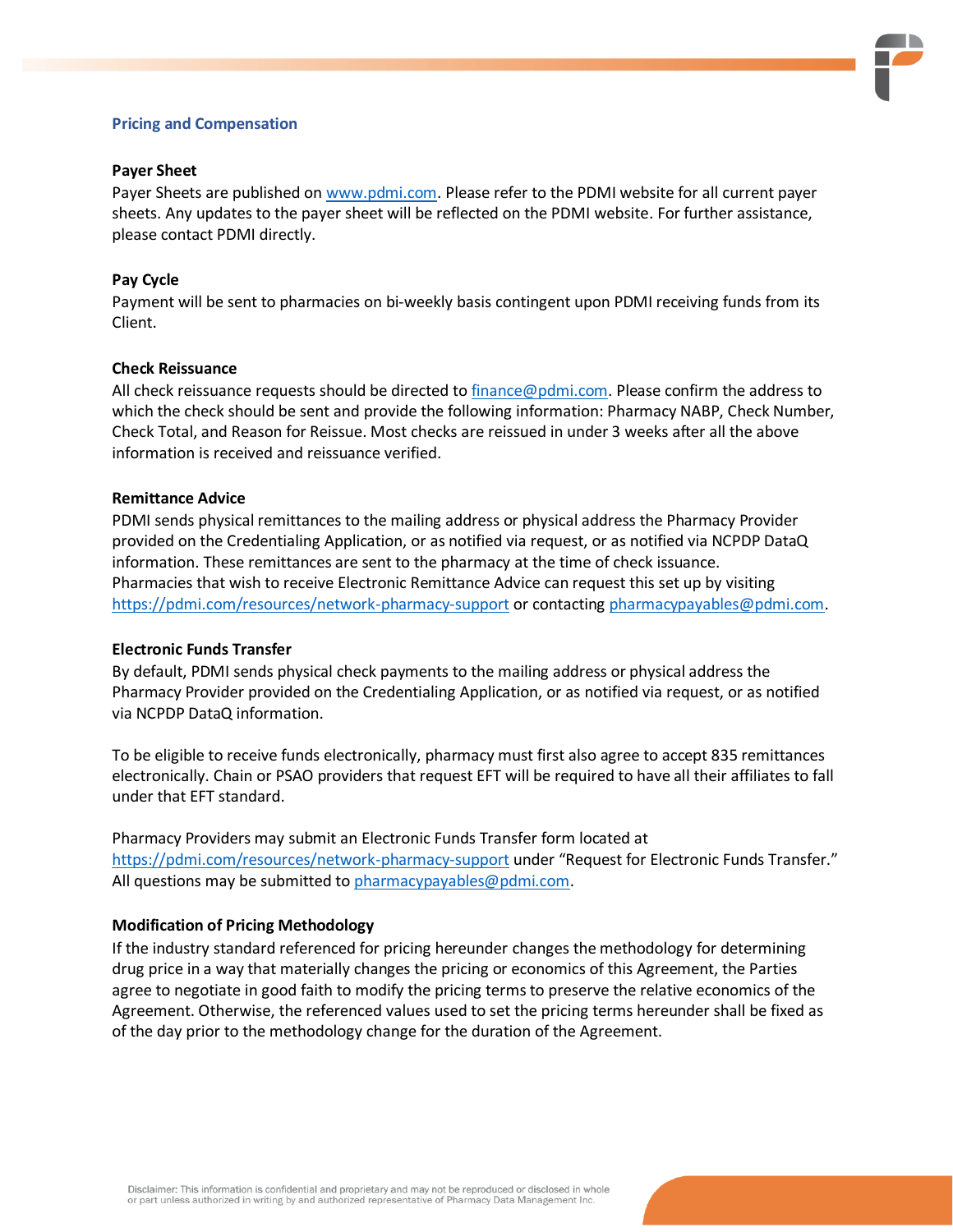## **Maximum Allowable Cost (MAC)**

## <span id="page-16-0"></span>**MAC Pricing**

PDMI maintains a Maximum Allowable Cost (MAC) pricing program to be used for pharmacy provider reimbursement on generic products. The MAC program aligns the incentives for the Client (health plan or payer), the Patient, and the Pharmacy. The MAC pricing will ensure cost effective generic drug purchasing habits while maintaining reasonable pharmacy profit incentives to dispense market appropriate generic equivalent products.

The PDMI managed network MAC application undergoes a review on a weekly basis to account for potential market fluctuations that can impact wholesale acquisition costs. If the review results in an indication for a change in a MAC price for a given GPI, the MAC price will be updated accordingly in real time with an appropriate effective date.

Reimbursement for a drug subject to maximum allowable costs is based solely on a specific drug; therapeutically equivalent drugs are listed in the most recent version of the Orange Book (USDA Approved Drug Products with Therapeutic Equivalence Evaluations).

Pharmacies receive daily notifications through their switch relays when they transmit claims and/or by calling the PDMI help desk. Pricing requirements are subject to all state laws and regulations.

Pharmacy providers may appeal a reimbursement for a MAC generic claim and request a review of the MAC pricing. All appeals and questions regarding MAC should be directed to [mac@pdmi.com.](mailto:mac@pdmi.com)

#### <span id="page-16-1"></span>**MAC Appeals**

Please submit the MAC appeal via the procedure described below. All submissions are required in the electronic format provided. Invoices detailing the acquisition costs may be taken into consideration for the appeal but are not required. The requesting party will receive an email response detailing whether the appeal has been approved for a price update or denied. PDMI will comply will all state policies regarding MAC pricing and appeals.

To submit a MAC Appeal, fill out the provided MAC Appeal Form located at <https://pdmi.com/resources/network-pharmacy-support> in its electronic format. Required fields are highlighted in yellow on the MAC Appeal Form. Submit the completed file t[o mac@pdmi.com.](mailto:mac@pdmi.com)

Pharmacies contracted directly with PDMI may appeal directly to PDMI using the process provided. If the pharmacy provider is member of a chain, franchise, Pharmacy Services Administrative Organization (PSAO), or similar organization, please direct your appeals to your corporate office or third-party administrator office. Corporate HQs and PSAO groups can then appeal on behalf of all their member pharmacy providers.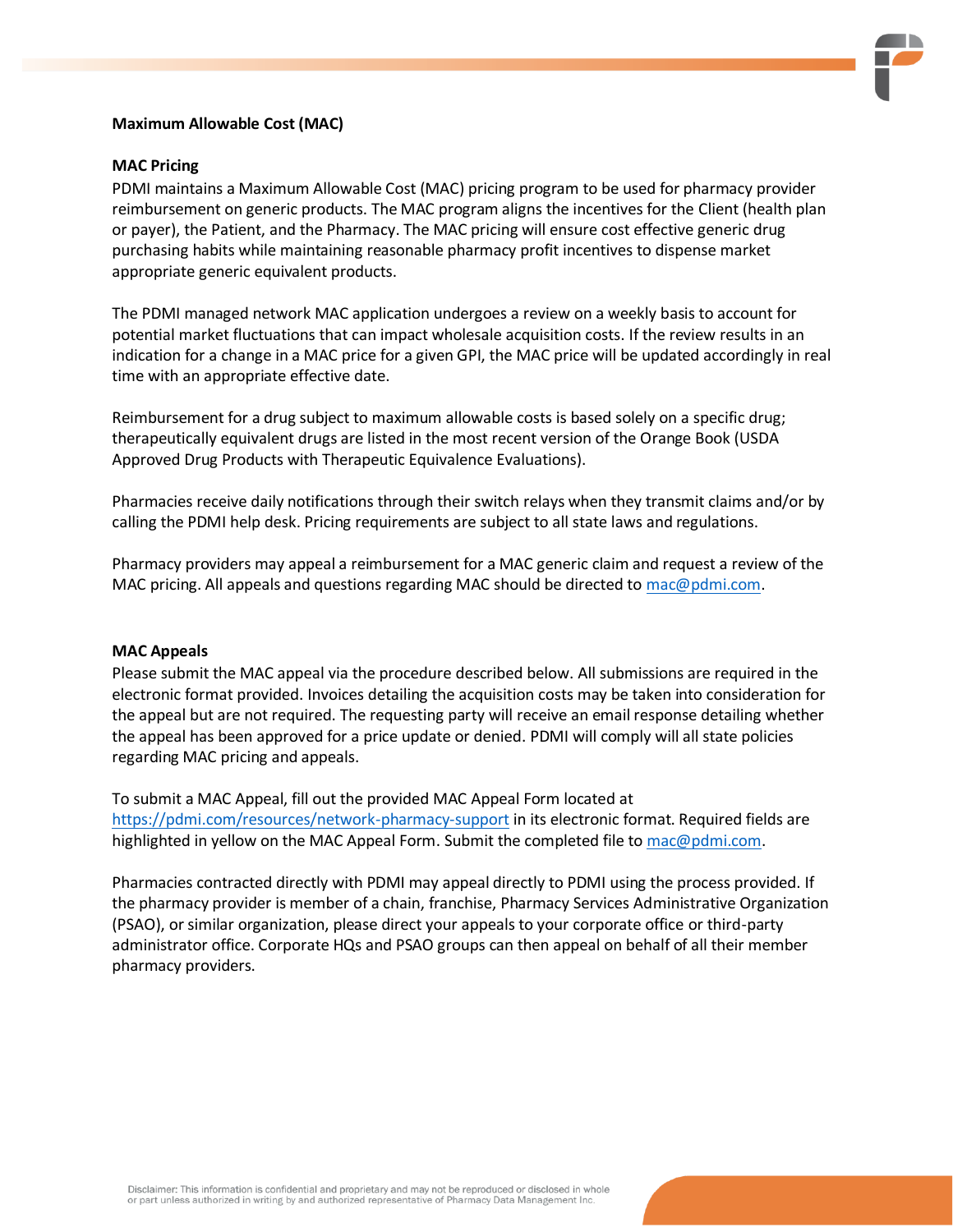## <span id="page-17-0"></span>**Audits**

In accordance with the Participating Pharmacy Agreement, PDMI has the right to perform audits of our network pharmacies. All claims are subject to audit. A Pharmacy Audit is a formal review of documents and processes to ensure pharmacy's compliance with network agreements and pharmacy processes. An important purpose in performing an audit is to support overall Fraud, Waste and Abuse (FWA) monitoring of pharmacy claims with the goal of maintaining the integrity of our national Pharmacy Network. Please refer to the below section "Fraud, Waste and Abuse (FWA)" for more information.

#### Process and Procedures

**Desktop Audit**: The Desktop Audit begins with a Letter of Intent to Audit submitted to the Pharmacy, which includes a request for the full hard copy prescription(s) and signature logs, if applicable, for the prescriptions to be audited. Digital images provided by Pharmacy shall suffice as a copy of the prescription. The Pharmacy will have thirty (30) calendar days, or as required by state law, to submit all documentation requested by the audit entity.

If the Pharmacy is unable to submit the audit requested documentation within the 30-day window, or as required by law, Pharmacy must contact PDMI or its auditing entity prior to the end of the 30-day window to discuss the reason for the delay and to determine a date when the documentation will submitted by Pharmacy; however, no delay beyond thirty (30) additional calendar days shall be granted to Pharmacy to submit such documentation. Failure by Pharmacy to make such contact within the 30 day timeframe, or Pharmacy's failure to produce the requested documentation shall be a breach of the Agreement.

**Onsite Audit**: The Onsite Audit may begin with a Letter of Intent to Audit submitted to the Pharmacy. In general, the Pharmacy is notified via mail carrier for scheduling purposes; however, written notification is not mandatory for this type of audit to occur.

The Letter of Intent to Audit may request a specific date and time for the Onsite Audit to occur and while all audits may be performed on a mutually agreed-upon day and time, a scheduled onsite audit is targeted to begin within ten (10) business days of Pharmacy having received a written request by PDMI to perform such onsite audit. Pharmacy shall allow the auditing entity full access to requested audited documents.

Note that Pharmacy practices classified as unprofessional or unsafe during the onsite audit may result in actions taken against the Pharmacy up to and including termination of the Pharmacy Agreement, issuance of corrective actions and/or PDMI or the auditing entity reporting to applicable regulatory agencies.

For both Desktop and Onsite Audits, within thirty (30) days following PDMI's or the auditing entity's receipt of Pharmacy's audit documentation, Pharmacy shall receive PDMI's Initial Findings. The Initial Findings Letter shall clearly state whether the claims' audits has resulted in a required recoupment from the Pharmacy. See below Audit Recovery for more information.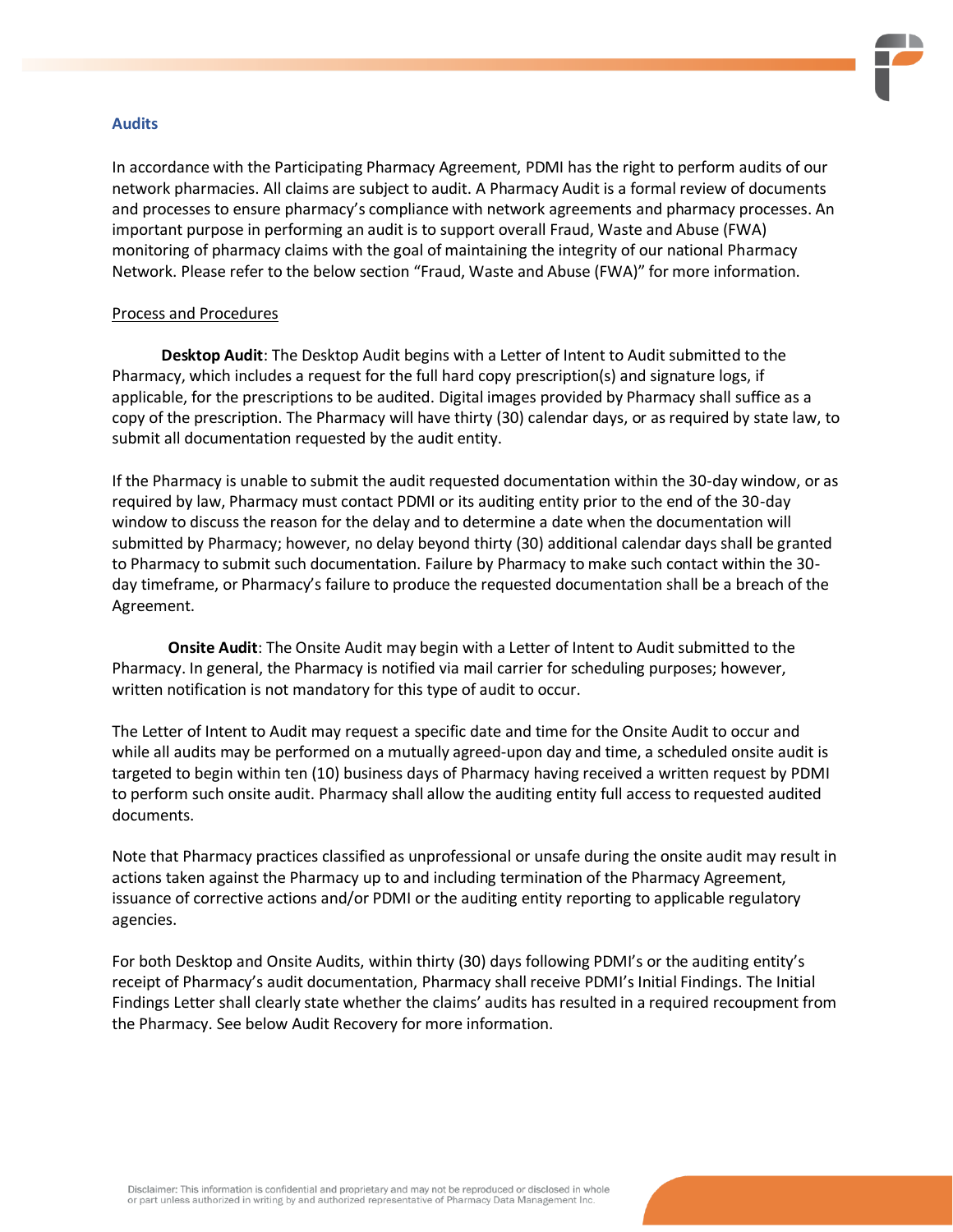**Investigative Audit**: Investigative audits are more extensive and detailed in scope in comparison with desk or onsite audits. Additional documentation may be requested from the Pharmacy beyond the standard request for copies of prescriptions and delivery logs. The time frame for reviewing documentation may be extended depending on the nature of the investigation.

If the Pharmacy chooses to appeal the findings stated in the Initial Findings Letter, it may do so within thirty (30) calendar days, or as required by state law. Pharmacy must submit written additional documentation that support its findings and return such findings to PDMI or its auditing entity within 30 calendar days. Upon review of these documents, PDMI or its auditing entity shall determine if its original decision found in the Initial Findings Letter will be overturned or upheld, and a Final Findings Letter will be sent to the Pharmacy by the auditing entity.

If no appeal of the Initial Findings Letter is submitted by Pharmacy, or if no response is received by PDMI or its auditing entity from the Pharmacy within such 30 calendar days, PDMI shall determine such nonresponse as acceptance of the audit findings.

Note that timeframe allowances described above may be shortened for investigative reviews, Client or audits initiated as a result of Patient complaint.

#### <span id="page-18-0"></span>**Audit Recovery**

For claims audits that result in a recovery of funds from Pharmacy, PDMI shall off-set any amounts due against funds due to Pharmacy, as permitted by state law, such funds will be subtracted from any future payments to the pharmacy.

#### <span id="page-18-1"></span>**Fraud, Waste and Abuse (FWA)**

Suspected FWA audits are not subject to the audit restrictions set forth above. FWA audits, other than those expressly required by applicable law, shall be conducted for the sole and specific purpose of addressing PDMI'sreasonable, good-faith concerns regarding suspected fraud, waste, and abuse. For clarification, PDMI and shall not be prohibited from auditing compound prescriptions.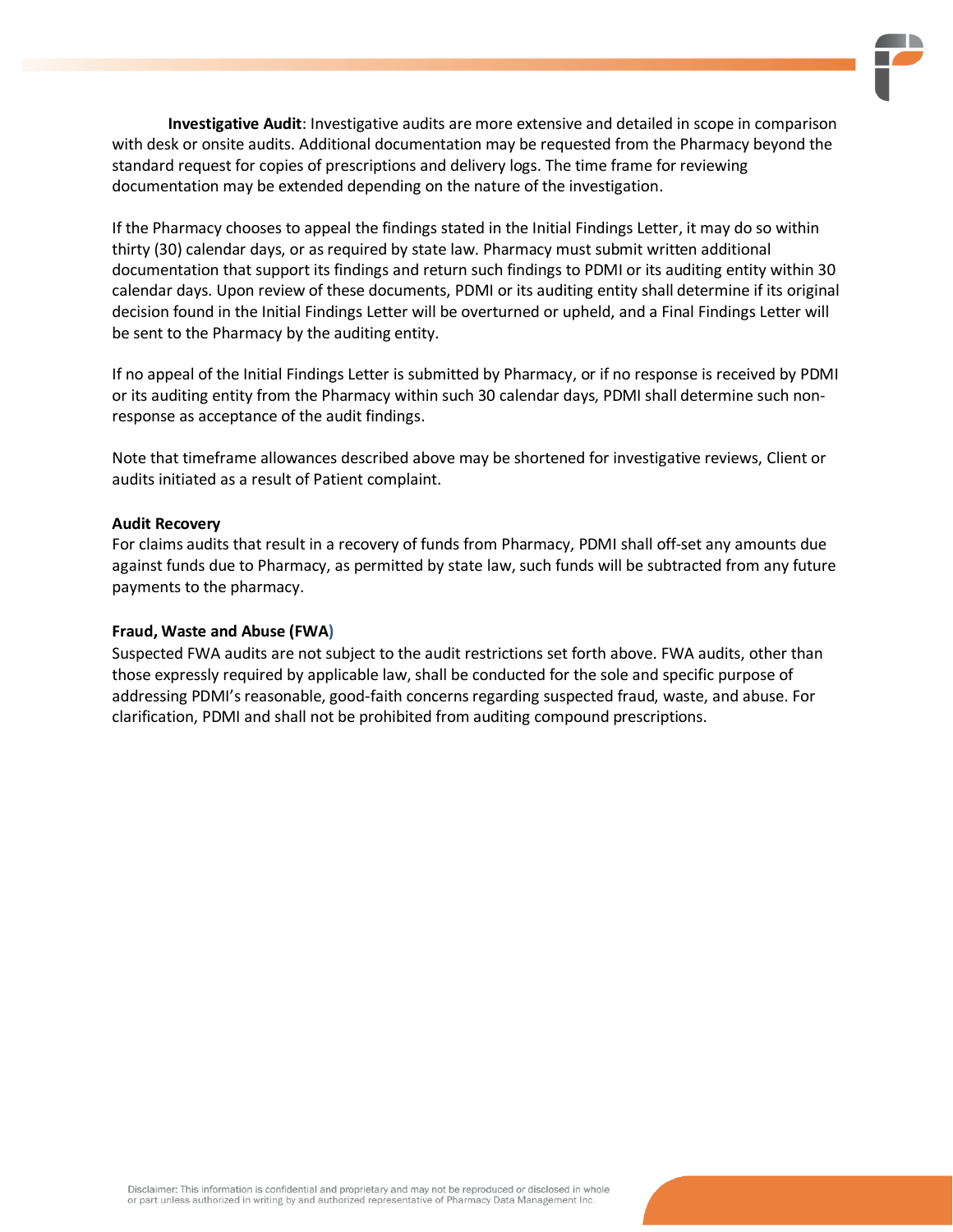**Fax cover sheet**

| DATE LISTED HERE<br>Date:<br>(XXX) XXX - XXXX<br>Pharmacy Fax:                       |                                                                                        |  |  |  |  |
|--------------------------------------------------------------------------------------|----------------------------------------------------------------------------------------|--|--|--|--|
| To:                                                                                  | PHARMACY NAME                                                                          |  |  |  |  |
| <b>Pharmacy Compliance Department</b><br>From:<br>Sender's Phone: (470) 223-3580     |                                                                                        |  |  |  |  |
| Re:                                                                                  | Notice of Intent to Audit                                                              |  |  |  |  |
| Cc:<br>Recycle                                                                       | <b>PDMI</b><br><b>Please Comment</b><br>For Review<br>Please Reply<br>Please<br>Urgent |  |  |  |  |
| Comments:                                                                            |                                                                                        |  |  |  |  |
| *ATTENTION PHARMACY MANAGER*                                                         |                                                                                        |  |  |  |  |
| PLEASE FIND ATTACHED LETTER REGARDING A DESK AUDIT BEING CONDUCTED ON BEHALF OF PDMI |                                                                                        |  |  |  |  |
|                                                                                      |                                                                                        |  |  |  |  |

Codoxo 3190 Northeast Expressway, NE, Suite 120, Atlanta, GA, 30341 Codoxo's Phone Number: +1-470-223-3580 Codoxo's Fax Number: +1-404-806-6275

**Confidentiality Notice:** The information contained in this facsimile transmission is privileged and confidential intended for the use of the addressee listed on the cover page. The authorized recipient of this information is prohibited from disclosing this information to any other party and is required to destroy the information after its stated need has been fulfilled. If you are not the intended recipient, you are hereby notified that any disclosure, copying, distribution, or action taken in reliance on the contents of these documents is strictly prohibited (Federal Regulation 42 CFR, Part 2, and 45 CFR, Part 160). Failure to maintain confidentiality is subject to penalties under state and federal law. **If you have received this fax/email in error, please notify the sender immediately to arrange for return of these documents.**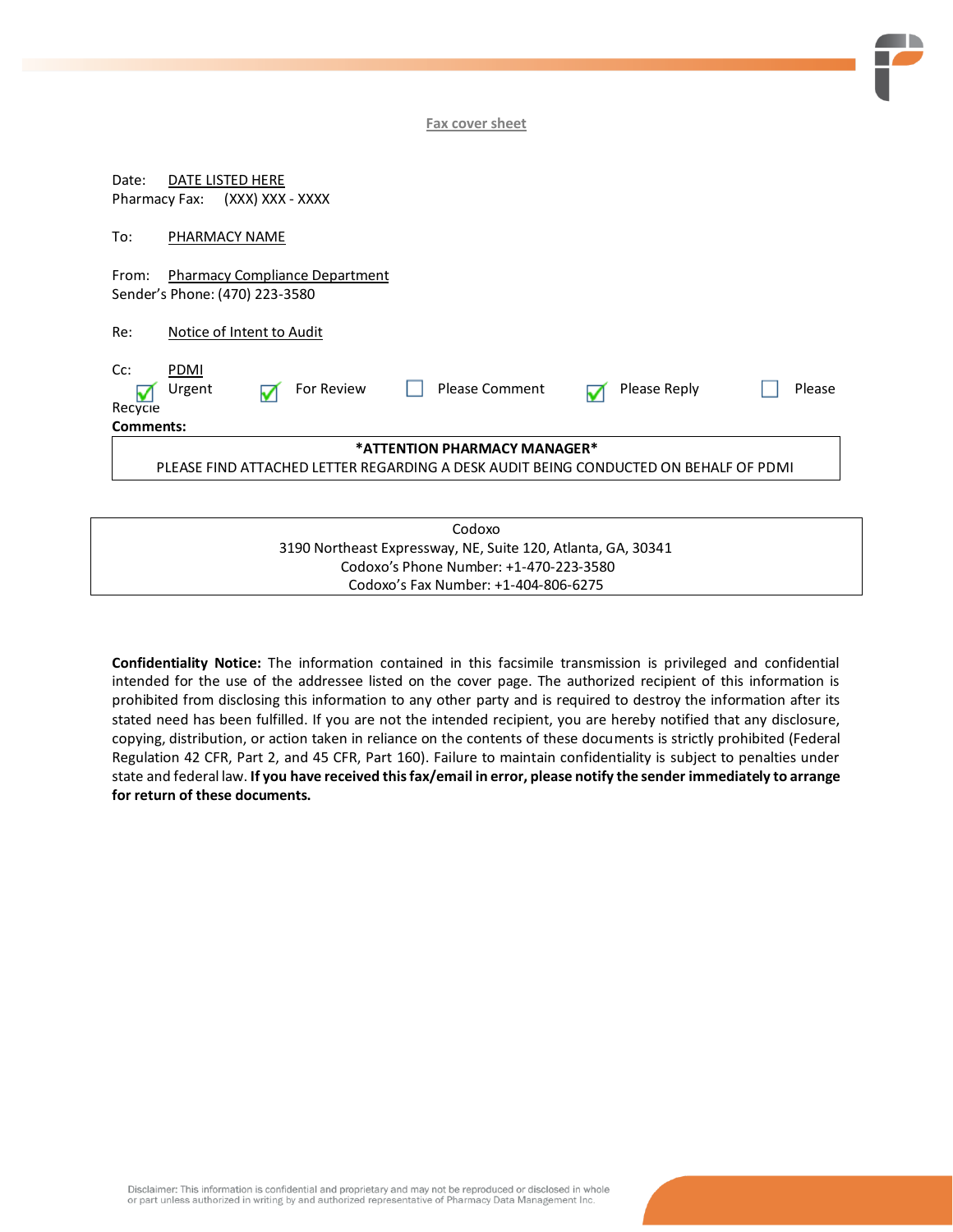

Codoxo 3190 Northeast Expressway NE, Suite 120 Atlanta, GA, 30341 Codoxo's Phone Number: +1-470-223-3580 [www.codoxo.com](http://www.codoxo.com/)

Fax # of Pharmacy: (XXX) XXX-XXXX NABP#: XXXXXXX PHARMACY NAME ADDRESS CITY, STATE, ZIP

#### **\*\*\*\*\* NOTICE OF RECORDS REQUEST \*\*\*\*\***

Dear Pharmacy Owner/Manager,

Pharmacy Data Management, Inc routinely performs audits of pharmacies within its provider networks to support its compliance and fraud, waste and abuse audit programs. PDMI has contracted with Codoxo, an authorized vendor of PDMI, to conduct desk audit reviews. Your pharmacy has been selected for a desk audit to be conducted by Codoxo.

As part of the audit process, for each prescription/claim on the attached list (below), please provide copies of the following:

- Photocopies **FRONT AND BACK**  of original hard-copy prescriptions / physician order sheets (including backslaps or any computer-generated stickers)
- Computerized dispensing records, including refill records
- Supporting documentation necessary to support the appropriateness and accuracy of the billing
- Compounding worksheet(s) with NDC #s and quantities of each ingredient billed
- Signature Logs

All documentation should be submitted to Codoxo via fax **within 30 days from the date of this letter.** Please include the **Records Transmittal Page** with the submission of your records to ensure proper handling and validation of the claims.

Failure or refusal to comply with an audit request may result in a full recovery of the total amount paid to the pharmacy for the claims involved in the audit review, including all amounts or fees paid to the pharmacy. Refusal or denial to comply with any audit type may result in corrective action up to and including termination of the pharmacy's Provider Agreement with Pharmacy Data Management, Inc.

If you have further questions or require additional information, please contact the Pharmacy Compliance Department, at 470-223-3580. Sincerely,

*Pharmacy Compliance Department* Cc: PDMI

DATE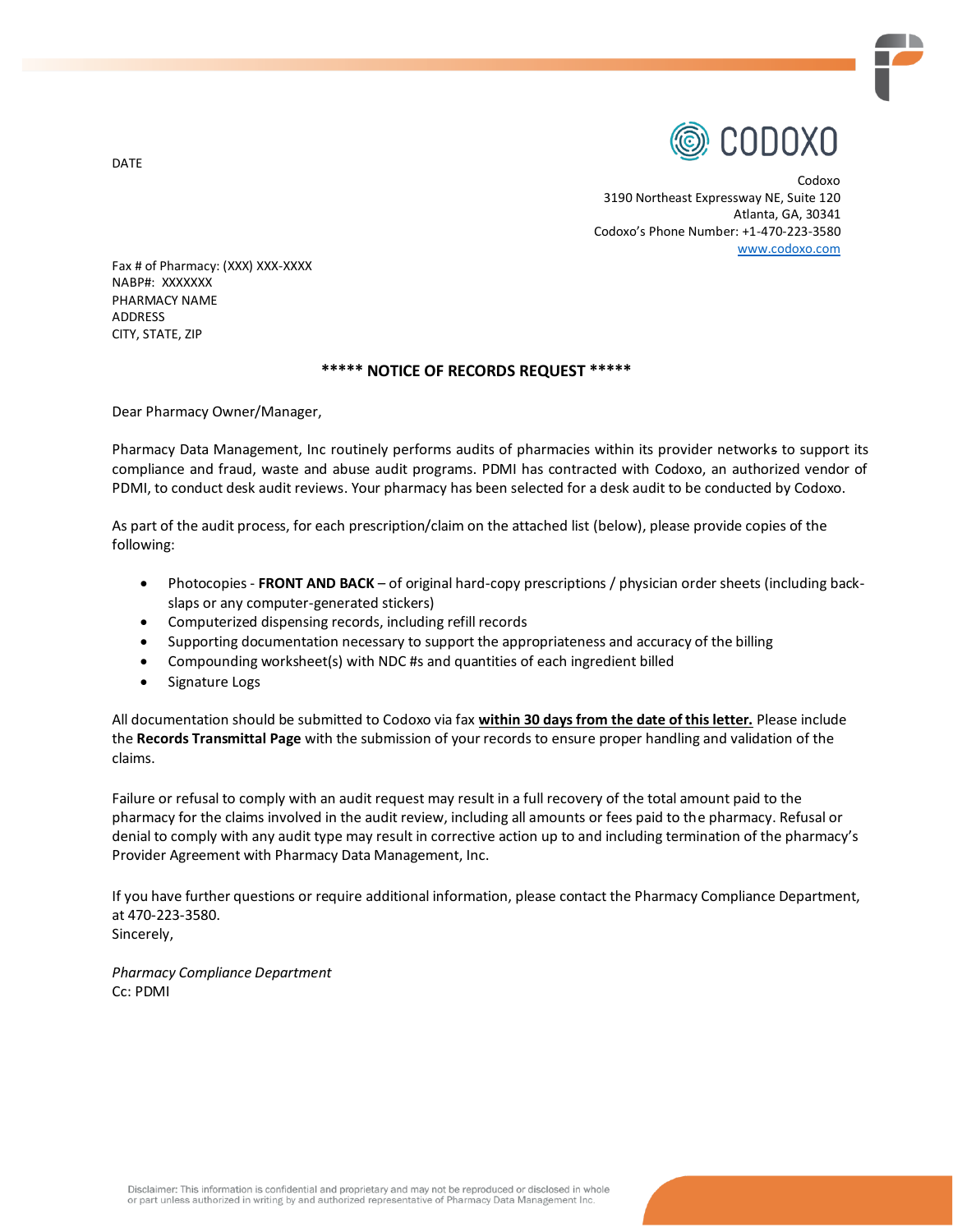

## **RECORDS REQUEST REPORT**

| Please note: This audit contains 80 or fewer unique prescriptions. The claim count can exceed 80 claims due to refills. |           |            |  |  |
|-------------------------------------------------------------------------------------------------------------------------|-----------|------------|--|--|
| <b>NABP</b>                                                                                                             | Rx Number | Fill Date  |  |  |
| <b>XXXXXXX</b>                                                                                                          | 6856843   | 2020-01-28 |  |  |
| XXXXXXX                                                                                                                 | 6856843   | 2020-02-24 |  |  |
| XXXXXXX                                                                                                                 | 6856843   | 2020-03-23 |  |  |
| XXXXXXX                                                                                                                 | 6856843   | 2020-04-21 |  |  |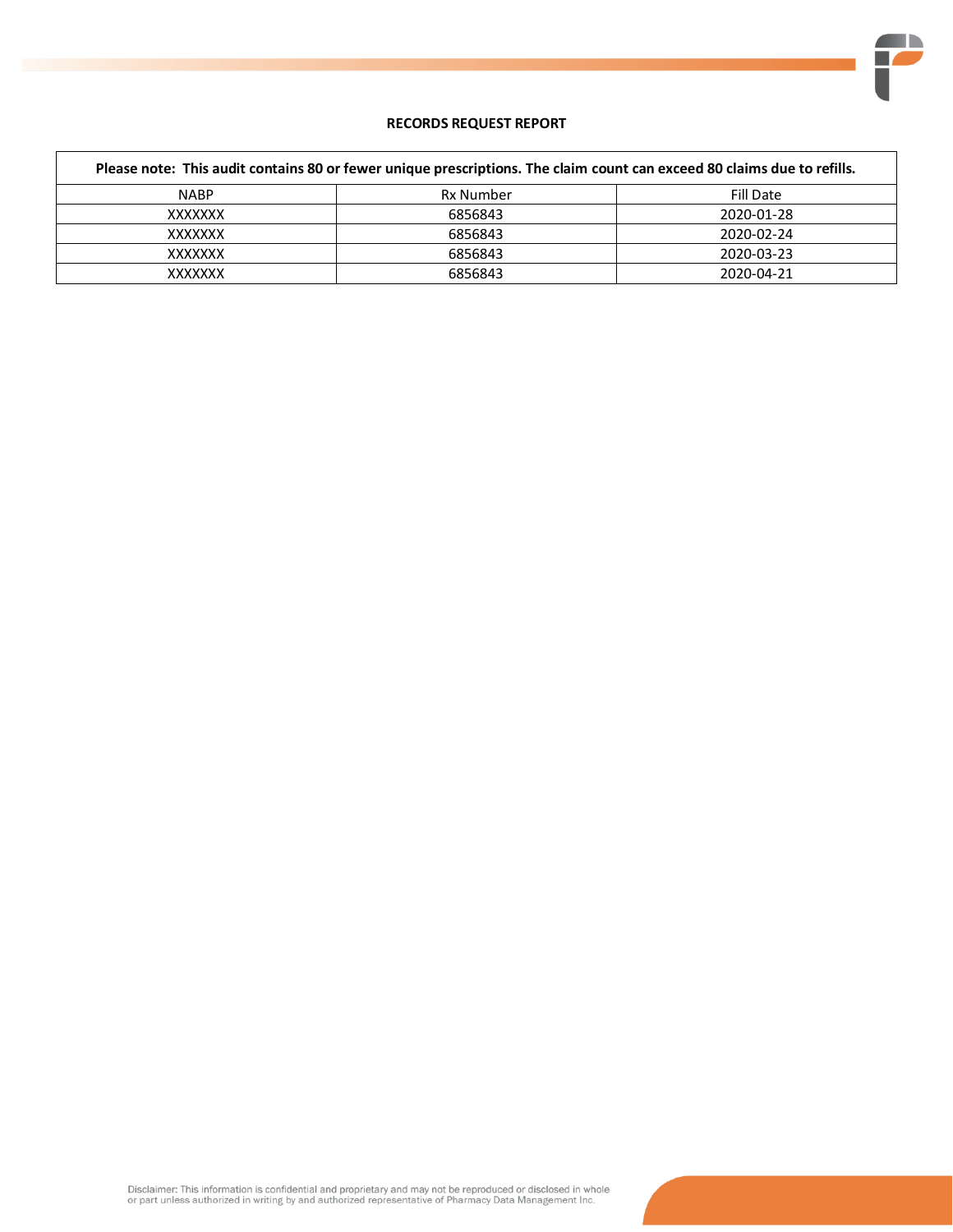

DATE

Dear Pharmacy Owner/Manager,

PDMI has authorized Codoxo, a fully HIPAA complaint pharmacy audit firm, to conduct routine audit function within the PDMI contracted pharmacy network.

PDMI greatly appreciates your shared commitment to quality healthcare for the people we serve and their communities.

Please accept this letter as our official authorization to allow Codoxo to conduct an audit of your Pharmacy on behalf of PDMI.

Sincerely, PDMI Pharmacy Audit Department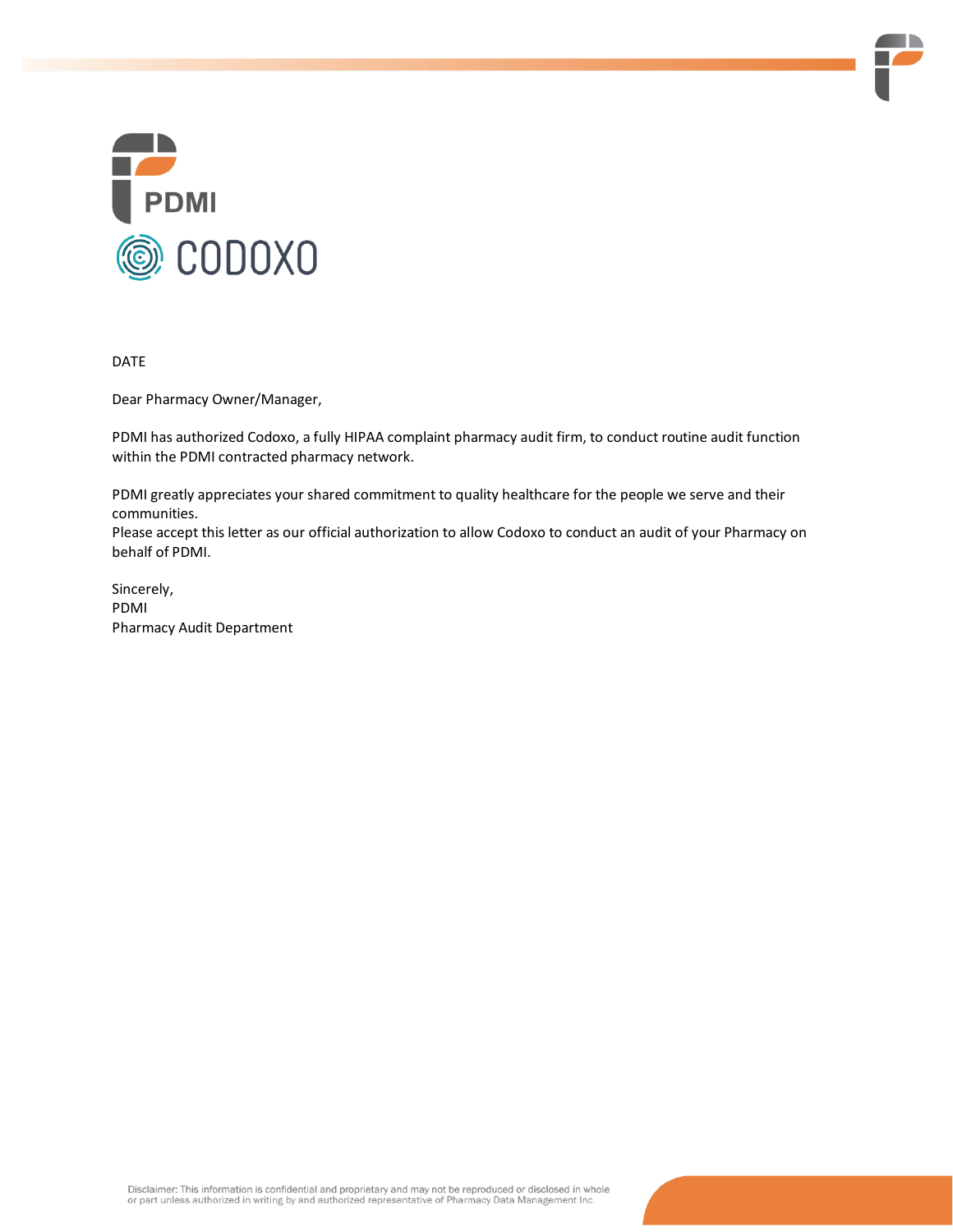#### **Record Transmittal PLEASE RETURN THIS FORM WITH THE SUPPORTING DOCUMENTATION WITHIN 30 DAYS TO:**

| By E-Mail:                              | Rxcompliance@codoxo.com |
|-----------------------------------------|-------------------------|
| By Fax:                                 | (404) 806-6275          |
| If you have any questions, please call: | (470) 223-3580          |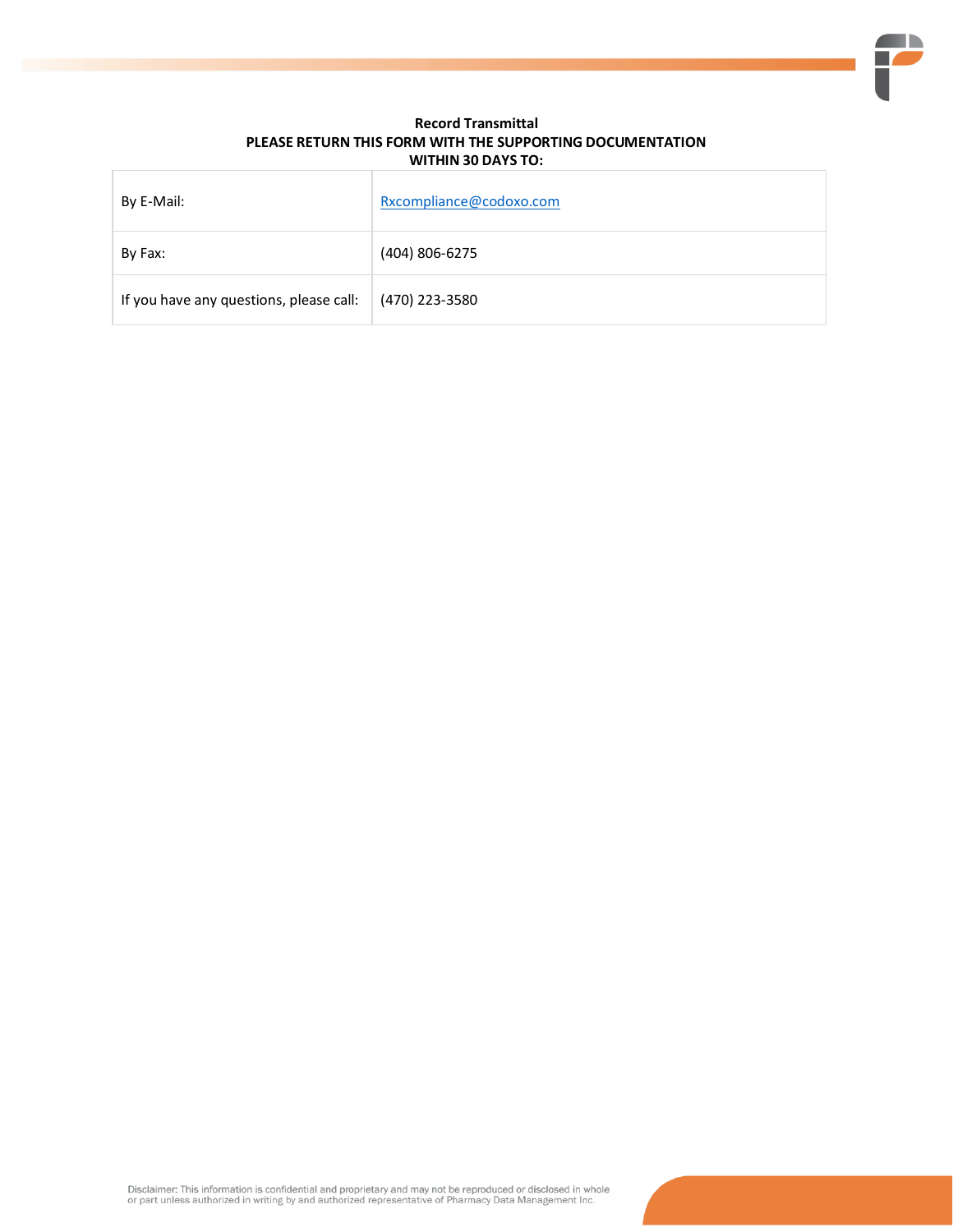# **Frequently Asked Audit Questions**

## **Q: What happens if a partial or illegible communication is received by the Pharmacy?**

**A:** Include the Pharmacy's NABP/NCPDP or NPI and the Audit reference number (if legible) in the subject line of an email or fax cover page and describe any decipherable information on the letter and the issue.

## **Q: What type of documentation may be requested for a desktop audit?**

## **A:**

- A copy of the Letter of Intent to Audit
- Copy of the original prescription (front and back)
- Rx label: Copy of the label placed on the dispensed medication for the requested date of service

\*Copy of the signature log sheet (pickup or delivery) for verification and

- Manufacturer, wholesaler, or distribution invoices
- For compound audits: compound log if compounded medication
- For Long Term Care pharmacies, physician's order sheet for date of service or interim order Medication Administration Records (MAR) are not acceptable proof of the prescriber order.
- For vaccine audits: include the Vaccine Administration Record (VAR) if the prescription is for a vaccine

#### **Q: How does the Pharmacy submit requested documentation?**

**A:** Use the audit request letter or most recent letter as the cover page of audit response. Submit requested documentation.

# **Q: How do I address questions regarding an audit, including audit status?**

**A:** Submit all questions and/or concerns in writing using bar coded audit letter to audit@pdmi.com.

#### **Q: What happens if my initial audit response is not received?**

**A:** Locate fax confirmation or email communication. Resubmit initial audit response along with fax confirmation or e-mail communications related to previous submission. Upon evaluation of documentation, audit will be placed back for initial review.